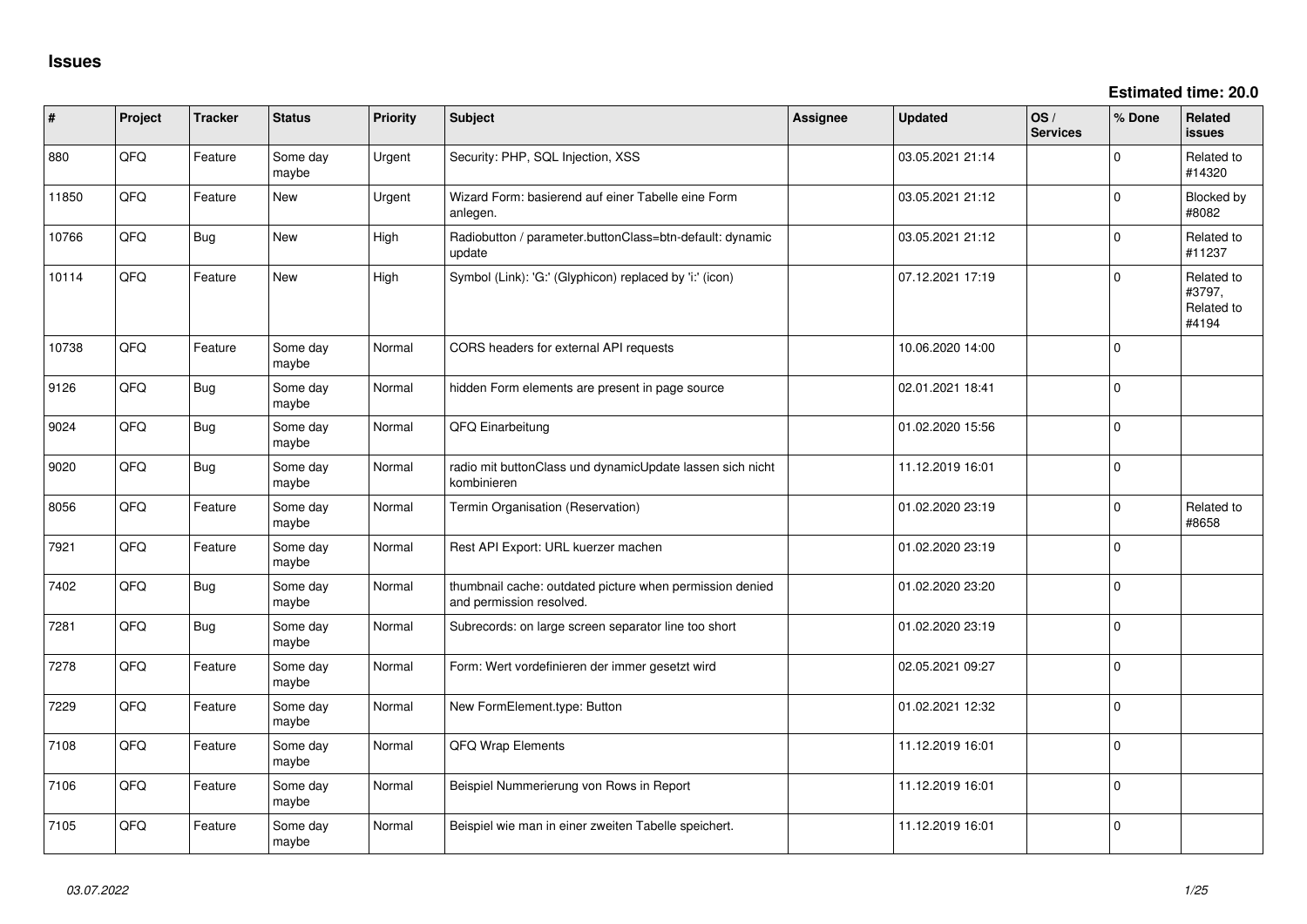| $\pmb{\#}$ | Project | <b>Tracker</b> | <b>Status</b>     | <b>Priority</b> | <b>Subject</b>                                                                    | Assignee | <b>Updated</b>   | OS/<br><b>Services</b> | % Done         | Related<br><b>issues</b> |
|------------|---------|----------------|-------------------|-----------------|-----------------------------------------------------------------------------------|----------|------------------|------------------------|----------------|--------------------------|
| 7104       | QFQ     | Feature        | Some day<br>maybe | Normal          | Manual: hint about escaping if '\r' appears in mail body                          |          | 11.12.2019 16:01 |                        | $\mathbf 0$    |                          |
| 7101       | QFQ     | <b>Bug</b>     | Some day<br>maybe | Normal          | 'form' in SIP and 'report' - breaks                                               |          | 01.02.2020 23:20 |                        | $\mathbf 0$    |                          |
| 7100       | QFG     | Feature        | Some day<br>maybe | Normal          | Download: log access, max downloads, time limit                                   |          | 01.02.2020 23:19 |                        | $\mathbf 0$    |                          |
| 6992       | QFQ     | Feature        | Some day<br>maybe | Normal          | DB exception: Syntax Highlight                                                    |          | 11.12.2019 16:01 |                        | $\Omega$       | Related to<br>#5450      |
| 6704       | QFQ     | Feature        | Some day<br>maybe | Normal          | Upload Mode: Bilder in Notizen rechts sollen aktuellen<br>Upload repräsentieren.  |          | 01.02.2020 23:19 |                        | $\Omega$       | Related to<br>#3264      |
| 6515       | QFQ     | Feature        | Some day<br>maybe | Normal          | Formular: Felder dynamisch ein/ausblenden                                         |          | 11.12.2019 16:02 |                        | 0              |                          |
| 6299       | QFQ     | Feature        | Some day<br>maybe | Normal          | Attack detection: log table with invalid SIP access                               |          | 11.12.2019 16:02 |                        | $\mathbf 0$    | Related to<br>#3947      |
| 6288       | QFQ     | Feature        | Some day<br>maybe | Normal          | Best Practice: Erklaeren wie man ein Formular ganz in<br>'weiss' erstellen kann   |          | 11.12.2019 16:02 |                        | $\overline{0}$ |                          |
| 6084       | QFQ     | Feature        | Some day<br>maybe | Normal          | New escape type: 'D' - convert date                                               |          | 01.02.2020 23:19 |                        | $\mathbf 0$    |                          |
| 6083       | QFQ     | Feature        | Some day<br>maybe | Normal          | Dynamic Update: Value Check via SQL                                               |          | 11.12.2019 16:02 |                        | l 0            |                          |
| 5923       | QFQ     | Feature        | Some dav<br>maybe | Normal          | fillStoreSystemBySqlLate                                                          |          | 01.02.2020 23:19 |                        | $\mathbf 0$    |                          |
| 5895       | QFQ     | Feature        | Some day<br>maybe | Normal          | Tutorial: List of all QFQ Features                                                |          | 01.02.2020 23:19 |                        | 0              |                          |
| 5893       | QFQ     | Feature        | Some day<br>maybe | Normal          | Edit on double-click                                                              |          | 01.02.2020 23:19 |                        | $\mathbf 0$    | Related to<br>#5894      |
| 5892       | QFQ     | Feature        | Some day<br>maybe | Normal          | QFQ should use T3 API to manipulate FE GROUP<br>membership                        |          | 01.02.2020 23:20 |                        | 0              |                          |
| 5877       | QFQ     | <b>Bug</b>     | Some day<br>maybe | Normal          | FE.type=note:bsColumn strange behaviour                                           |          | 01.02.2020 23:19 |                        | $\mathbf 0$    |                          |
| 5851       | QFQ     | Feature        | Some day<br>maybe | Normal          | Queue System implementieren: MQTT, RabbitMQ                                       |          | 01.02.2020 23:20 |                        | $\Omega$       | Related to<br>#5715      |
| 5850       | QFQ     | Feature        | Some day<br>maybe | Normal          | Deployment: In QFQ Doc best practice fuer zeitgemaesses<br>Deployment beschreiben |          | 01.02.2020 23:20 |                        | $\mathbf 0$    |                          |
| 5805       | QFQ     | Feature        | Some day<br>maybe | Normal          | TypeAHead SQL value instead of key stored                                         |          | 01.02.2020 23:19 |                        | $\mathbf 0$    | Related to<br>#5444      |
| 5783       | QFQ     | Feature        | Some day<br>maybe | Normal          | <b>BPMN View/Edit</b>                                                             |          | 11.12.2019 16:02 |                        | $\Omega$       |                          |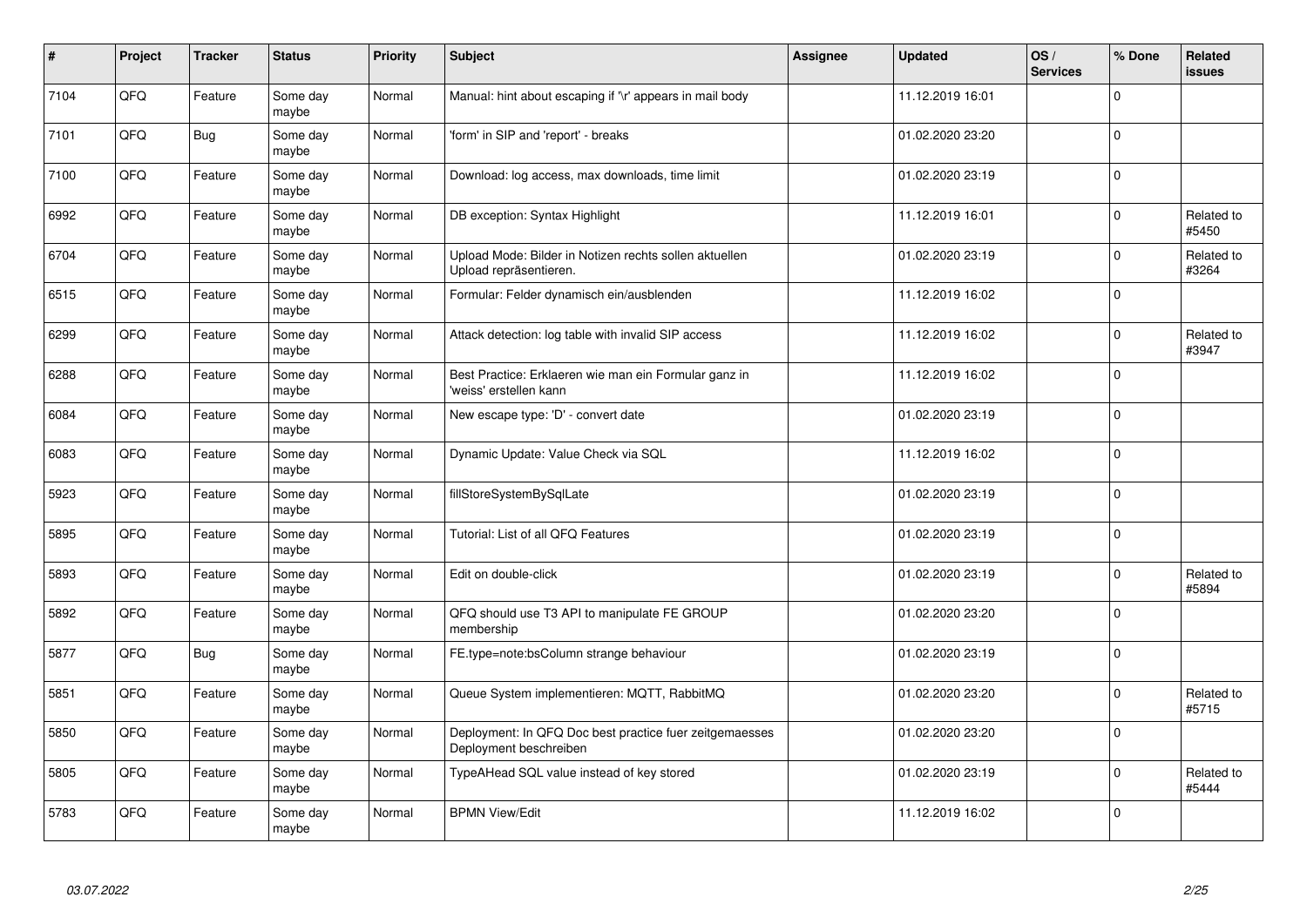| $\pmb{\sharp}$ | Project | <b>Tracker</b> | <b>Status</b>     | <b>Priority</b> | <b>Subject</b>                                                                                                                                                | Assignee | <b>Updated</b>   | OS/<br><b>Services</b> | % Done      | Related<br>issues    |
|----------------|---------|----------------|-------------------|-----------------|---------------------------------------------------------------------------------------------------------------------------------------------------------------|----------|------------------|------------------------|-------------|----------------------|
| 5455           | QFQ     | Feature        | Some day<br>maybe | Normal          | Mail Redirects grld abhaengig                                                                                                                                 |          | 01.02.2020 23:20 |                        | $\Omega$    |                      |
| 5452           | QFQ     | Feature        | Some day<br>maybe | Normal          | Thumbnails from PDF: bad quality                                                                                                                              |          | 01.02.2020 23:20 |                        | $\Omega$    |                      |
| 5342           | QFQ     | Feature        | Some day<br>maybe | Normal          | link - with HTML Attributes                                                                                                                                   |          | 01.02.2020 23:20 |                        | $\Omega$    | Related to<br>#14077 |
| 5160           | QFQ     | Feature        | Some day<br>maybe | Normal          | QFQ collaborative / together.js, ShareJS, y-js, collaborative,                                                                                                |          | 11.12.2019 16:02 |                        | $\Omega$    |                      |
| 5129           | QFQ     | Feature        | Some day<br>maybe | Normal          | Reports: SQL fuer x Achse und y Achse                                                                                                                         |          | 11.12.2019 16:02 |                        | $\mathbf 0$ |                      |
| 4974           | QFQ     | Feature        | Some day<br>maybe | Normal          | Long polling - inform all listening clients of changes                                                                                                        |          | 11.12.2019 16:02 |                        | $\Omega$    |                      |
| 4816           | QFQ     | Feature        | Some day<br>maybe | Normal          | Templates for QFQ Reports (Tables, Radios, )                                                                                                                  |          | 01.02.2020 23:20 |                        | $\Omega$    |                      |
| 4719           | QFQ     | Feature        | Some day<br>maybe | Normal          | Custom Message in Client in case of 'Browser tab close,<br>modification will be lost'                                                                         |          | 01.02.2020 23:20 |                        | 0           |                      |
| 4640           | QFQ     | Feature        | Some day<br>maybe | Normal          | Rename System Forms                                                                                                                                           |          | 01.02.2020 23:20 |                        | $\Omega$    |                      |
| 4627           | QFQ     | Feature        | Some day<br>maybe | Normal          | dbupdate: all tables - check 'create', 'modified' if it is possible<br>to change to default 'CURRENT_TIMESTAMP' and modified<br>'ON UPDATE CURRENT TIMESTAMP' |          | 01.02.2020 23:20 |                        | $\Omega$    |                      |
| 4626           | QFQ     | Feature        | Some day<br>maybe | Normal          | Mobile View: 'classBody=qfq-form-right' makes no sense                                                                                                        |          | 01.02.2020 23:20 |                        | $\Omega$    |                      |
| 4551           | QFQ     | Feature        | Some day<br>maybe | Normal          | Set 'pills' via dynamicUpdate to show/hide/disabled                                                                                                           |          | 01.02.2020 23:20 |                        | $\Omega$    | Related to<br>#3752  |
| 4546           | QFQ     | <b>Bug</b>     | Some day<br>maybe | Normal          | NH: SIP storage is destroyed                                                                                                                                  |          | 01.02.2020 23:20 |                        | $\Omega$    |                      |
| 4536           | QFQ     | Feature        | Some day<br>maybe | Normal          | FE upload: problem with delete if mutliple uploads an<br>FE.name="                                                                                            |          | 01.02.2020 23:20 |                        | $\Omega$    |                      |
| 4446           | QFQ     | Feature        | Some day<br>maybe | Normal          | New FE get same feldContainerId as last modifed FE                                                                                                            |          | 01.02.2020 23:20 |                        | $\Omega$    |                      |
| 4445           | QFQ     | Feature        | Some day<br>maybe | Normal          | template group: Option to simulate fieldset                                                                                                                   |          | 28.06.2021 14:11 |                        | $\mathbf 0$ |                      |
| 4444           | QFQ     | Feature        | Some day<br>maybe | Normal          | FE.type=upload: detect mime type                                                                                                                              |          | 11.12.2019 16:02 |                        | $\Omega$    | Related to<br>#4303  |
| 4443           | QFQ     | Feature        | Some day<br>maybe | Normal          | Form: multiple secondary tables                                                                                                                               |          | 01.02.2020 23:20 |                        | $\Omega$    |                      |
| 4442           | QFQ     | Feature        | Some day<br>maybe | Normal          | Special Column Name: link - new symbol G (Glyph) to<br>choose any available symbol                                                                            |          | 11.12.2019 16:02 |                        | $\Omega$    |                      |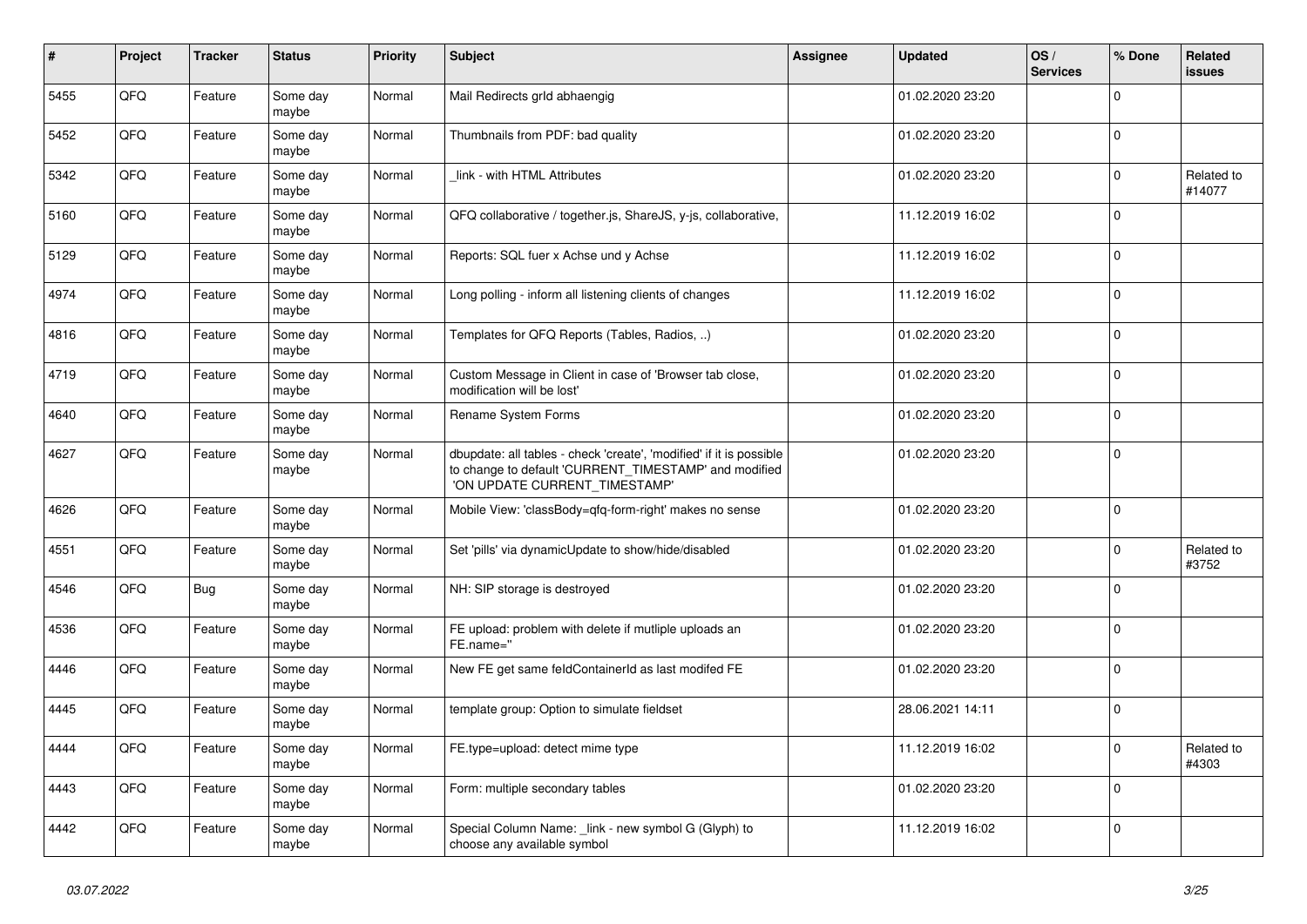| #    | Project | <b>Tracker</b> | <b>Status</b>     | <b>Priority</b> | <b>Subject</b>                                                                                                                                           | <b>Assignee</b> | <b>Updated</b>   | OS/<br><b>Services</b> | % Done      | Related<br><b>issues</b>                    |
|------|---------|----------------|-------------------|-----------------|----------------------------------------------------------------------------------------------------------------------------------------------------------|-----------------|------------------|------------------------|-------------|---------------------------------------------|
| 4441 | QFQ     | Bug            | Some day<br>maybe | Normal          | \$_SERVER Vars sollten nur aus dem Store genommen<br>werden - Code entsprechend anpassen.                                                                |                 | 11.12.2019 16:02 |                        | $\Omega$    |                                             |
| 4440 | QFQ     | Feature        | Some day<br>maybe | Normal          | Manual.rst: explain how to. expand PHP Session to 4h                                                                                                     |                 | 11.12.2019 16:02 |                        | 0           |                                             |
| 4439 | QFQ     | Feature        | Some day<br>maybe | Normal          | Log: report all actions fired by an FE Element, incl. the<br>original directive (slaveld, sqlInsert, )                                                   |                 | 01.02.2020 23:20 |                        | $\Omega$    | Related to<br>#4432,<br>Related to<br>#5458 |
| 4435 | QFQ     | Feature        | Some day<br>maybe | Normal          | Report: striptags - specify allowed tags                                                                                                                 |                 | 01.02.2020 23:20 |                        | 0           |                                             |
| 4433 | QFQ     | Feature        | Some day<br>maybe | Normal          | Log when SIP will be destroyed by QFQ for any (security)<br>reason                                                                                       |                 | 01.02.2020 23:20 |                        | $\Omega$    | Related to<br>#4432,<br>Related to<br>#5458 |
| 4138 | QFQ     | Bug            | Some day<br>maybe | Normal          | style fehlt                                                                                                                                              |                 | 11.12.2019 16:03 |                        | $\mathbf 0$ |                                             |
| 4122 | QFQ     | <b>Bug</b>     | Some day<br>maybe | Normal          | file: Render Mode hat keinen Effekt                                                                                                                      |                 | 11.12.2019 16:03 |                        | 0           |                                             |
| 4027 | QFQ     | Feature        | Some day<br>maybe | Normal          | Missing: orange 'check' / 'bullet'                                                                                                                       |                 | 11.12.2019 16:03 |                        | 0           |                                             |
| 3880 | QFQ     | Feature        | Some day<br>maybe | Normal          | Form 'Form': anlegen einer Tabelle                                                                                                                       |                 | 14.01.2021 10:12 |                        | $\Omega$    |                                             |
| 3879 | QFQ     | Feature        | Some day<br>maybe | Normal          | Form 'FormElement': Beim Feld 'name' rechts in der Notiz<br>einen Link einblenden - a) aktuelle Definition anzeigen, b)<br>Spalte in der Tabelle anlegen |                 | 11.12.2019 16:03 |                        | $\mathbf 0$ |                                             |
| 3878 | QFQ     | Feature        | Some day<br>maybe | Normal          | Form 'FormElement': Spalte 'name' typeAhead mit<br>Spaltennamen der Primarytable.                                                                        |                 | 11.12.2019 16:03 |                        | $\mathbf 0$ |                                             |
| 3646 | QFQ     | Feature        | Some day<br>maybe | Normal          | Moeglichkeit HTML Tags in Reports auszugeben (zu<br>enkodieren: htmlspecialchars)                                                                        |                 | 11.12.2019 16:02 |                        | $\Omega$    | Related to<br>#14320                        |
| 3617 | QFQ     | Feature        | Some day<br>maybe | Normal          | Load javascripts at bottom                                                                                                                               |                 | 11.12.2019 16:02 |                        | $\Omega$    |                                             |
| 3495 | QFQ     | Feature        | Some day<br>maybe | Normal          | Predifined Parameter werden nicht in '+' (add new record)<br>SIP gerendert.                                                                              |                 | 11.12.2019 16:02 |                        | $\mathbf 0$ |                                             |
| 2950 | QFQ     | Feature        | Some day<br>maybe | Normal          | Inhalt QFQ Records als File                                                                                                                              |                 | 11.12.2019 16:03 |                        | 0           |                                             |
| 1623 | QFQ     | Feature        | Some day<br>maybe | Normal          | RealURL                                                                                                                                                  |                 | 11.12.2019 16:03 |                        | 30          |                                             |
| 1510 | QFQ     | Feature        | Some day<br>maybe | Normal          | jquery von google laden, falls das nicht geht lokal                                                                                                      |                 | 11.12.2019 16:03 |                        | 0           |                                             |
| 1253 | QFQ     | Feature        | Some day<br>maybe | Normal          | QF: Colorpicker                                                                                                                                          |                 | 11.12.2019 16:03 |                        | 0           |                                             |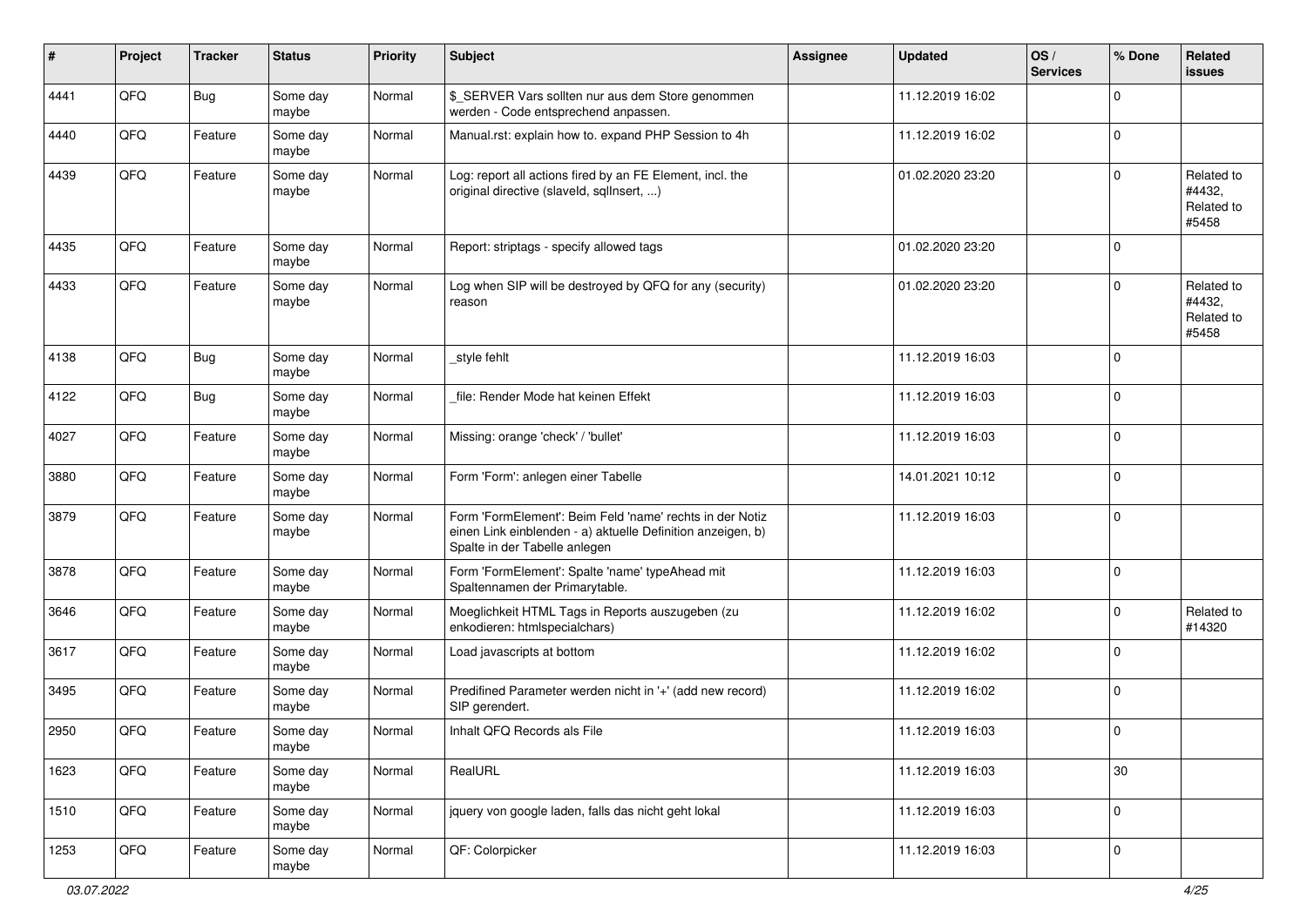| #     | Project | <b>Tracker</b> | <b>Status</b>     | <b>Priority</b> | <b>Subject</b>                                                                                               | Assignee | <b>Updated</b>                     | OS/<br><b>Services</b> | % Done      | Related<br><b>issues</b> |
|-------|---------|----------------|-------------------|-----------------|--------------------------------------------------------------------------------------------------------------|----------|------------------------------------|------------------------|-------------|--------------------------|
| 1251  | QFQ     | Feature        | Some day<br>maybe | Normal          | QF: Combo                                                                                                    |          | 11.12.2019 16:03                   |                        | $\Omega$    |                          |
| 1234  | QFQ     | Feature        | Some day<br>maybe | Normal          | QF: Record numbering: Im Grid soll in Spalte 1 optional die<br>laufende Nummer der Records angezeigt werden. |          | 01.02.2020 23:20                   |                        | $\mathbf 0$ |                          |
| 955   | QFQ     | Feature        | Some day<br>maybe | Normal          | QF: Notizen vor/nach dem Form                                                                                |          | 01.02.2020 23:20                   |                        | $\Omega$    |                          |
| 4194  | QFQ     | Feature        | In Progress       | Normal          | Bootstrap 4 ist jetzt offiziel                                                                               |          | 03.05.2021 20:47                   |                        | $\mathbf 0$ | Related to<br>#10114     |
| 12156 | QFQ     | Feature        | <b>New</b>        | Normal          | Form: Optional disable 'leave page'                                                                          |          | 03.05.2021 20:45                   |                        | 0           |                          |
| 12135 | QFQ     | Feature        | New               | Normal          | Subrecord: Notiz                                                                                             |          | 24.04.2021 16:58                   |                        | 0           |                          |
| 12039 | QFQ     | Feature        | New               | Normal          | Missing htmlSpecialChar() in pre processing on form submit                                                   |          | 18.02.2021 00:09                   |                        | $\mathbf 0$ | Related to<br>#14320     |
| 12038 | QFQ     | Feature        | <b>New</b>        | Normal          | a) STORE_VAR: filenameOnlyStripUniq, b) SP:<br>QSTRIPUNIQ()                                                  |          | 17.02.2021 23:55                   |                        | $\mathbf 0$ |                          |
| 11716 | QFQ     | Feature        | <b>New</b>        | Normal          | Form an beliebiger Stelle im Report anzeigen                                                                 |          | 09.12.2020 09:47                   |                        | $\mathbf 0$ |                          |
| 11715 | QFQ     | Bug            | <b>New</b>        | Normal          | acceptZeroAsRequired and requiredOffButMark do not<br>coincide                                               |          | 08.12.2020 12:13                   |                        | $\mathbf 0$ |                          |
| 11535 | QFQ     | Feature        | New               | Normal          | Ability to create SQL columns in frontend QFQ forms                                                          |          | 17.11.2020 12:11                   |                        | $\mathbf 0$ |                          |
| 11534 | QFQ     | Feature        | <b>New</b>        | Normal          | Report: Action on selected rows - Table batchprocessing<br>feature                                           |          | 18.11.2020 08:15                   |                        | $\mathbf 0$ |                          |
| 11522 | QFQ     | Bug            | New               | Normal          | Aus/Einblenden von Reitern                                                                                   |          | 13.11.2020 14:58                   |                        | $\mathbf 0$ |                          |
| 10890 | QFQ     | Bug            | <b>New</b>        | Normal          | AutoCron hangs                                                                                               |          | 20.07.2020 13:56                   |                        | $\mathbf 0$ |                          |
| 10874 | QFQ     | Feature        | New               | Normal          | Erstellen eines Foreign Keys in der Tabelle "FormElement"                                                    |          | 13.07.2020 10:11                   |                        | $\mathbf 0$ |                          |
| 10763 | QFQ     | Feature        | <b>New</b>        | Normal          | form accessed and submitted despite logout?                                                                  |          | 16.06.2020 11:43                   |                        | $\Omega$    |                          |
| 10759 | QFQ     | Bug            | New               | Normal          | emptyMeansNull - Feld falsch aktualisiert                                                                    |          | 12.11.2020 23:45                   |                        | $\mathbf 0$ |                          |
| 10384 | QFQ     | Feature        | New               | Normal          | Parameter Exchange QFQ Instances                                                                             |          | 07.05.2020 09:38                   |                        | 0           |                          |
| 10345 | QFQ     | Feature        | <b>New</b>        | Normal          | Templates - Patterns QFQ Style                                                                               |          | 03.05.2021 21:01                   |                        | $\mathbf 0$ | Related to<br>#10713     |
| 10324 | QFQ     | Bug            | New               | Normal          | Excel Export mit Template funktioniert nur, wenn Template<br>vor uid kommt                                   |          | 30.03.2020 11:20                   |                        | $\Omega$    | Related to<br>#10257     |
| 9855  | QFG     | Bug            | New               | Normal          | <b>Required Check</b>                                                                                        |          | 01.02.2020 15:56                   |                        | $\mathbf 0$ |                          |
| 9853  | QFQ     | Feature        | New               | Normal          | Check das SQL / QFQ / Mail Logfile geschrieben wird                                                          |          | 09.01.2020 11:15                   |                        | 0           |                          |
| 3567  | QFQ     | Feature        | Some day<br>maybe | Low             | 'Save', 'Close', 'New' als FormElement                                                                       |          | 11.12.2019 16:02                   |                        | 0           |                          |
| 11195 | QFQ     | Bug            | New               | Low             | Dynamic Update: Note not updated if new text is empty<br>(v20.4)                                             |          | 25.09.2020 11:14                   |                        | $\mathbf 0$ |                          |
| 14185 | QFG     | Feature        | New               | Normal          | External/Autocron.php - better suitable directory                                                            |          | Support: System   28.05.2022 11:03 |                        | 0           |                          |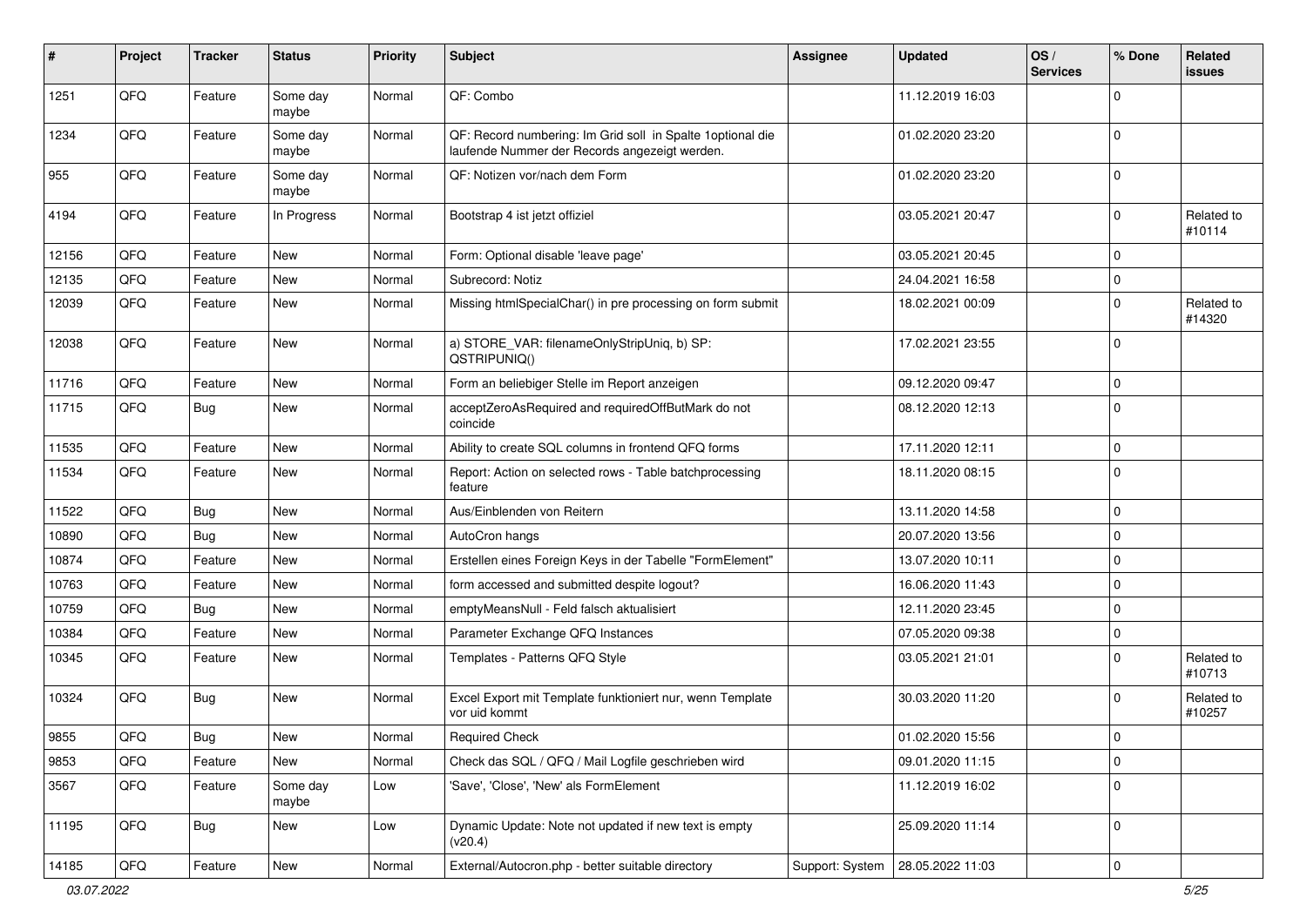| #     | Project | <b>Tracker</b> | <b>Status</b>     | <b>Priority</b> | <b>Subject</b>                                                                                                                                           | Assignee             | <b>Updated</b>   | OS/<br><b>Services</b> | % Done      | Related<br><b>issues</b>                                               |
|-------|---------|----------------|-------------------|-----------------|----------------------------------------------------------------------------------------------------------------------------------------------------------|----------------------|------------------|------------------------|-------------|------------------------------------------------------------------------|
| 9548  | QFQ     | Feature        | Feedback          | High            | FormElement: Pattern mismatch - optional report only on<br>focus lost                                                                                    | Benjamin Baer        | 03.05.2021 21:14 |                        | $\Omega$    |                                                                        |
| 7602  | QFQ     | Feature        | ToDo              | High            | Multi Select: with checkboxes                                                                                                                            | <b>Benjamin Baer</b> | 22.03.2022 09:07 |                        | $\mathsf 0$ |                                                                        |
| 11237 | QFQ     | <b>Bug</b>     | <b>New</b>        | High            | Radiobutton / parameter.buttonClass= btn-default - kein dirty<br>Trigger                                                                                 | Benjamin Baer        | 03.05.2021 21:12 |                        | $\mathbf 0$ | Related to<br>#10766                                                   |
| 11057 | QFQ     | <b>Bug</b>     | New               | High            | Checkboxes ohne span.checkmark im Report werden<br>ausgeblendet                                                                                          | Benjamin Baer        | 03.05.2021 21:12 |                        | $\mathbf 0$ | Related to<br>#11039                                                   |
| 9130  | QFQ     | Feature        | Some day<br>maybe | Normal          | tablesorter: Automatic Row numbering / Zeilenummer                                                                                                       | Benjamin Baer        | 01.02.2020 23:22 |                        | $\Omega$    |                                                                        |
| 8522  | QFQ     | Feature        | Some day<br>maybe | Normal          | build QFQ - npm warnings                                                                                                                                 | Benjamin Baer        | 01.02.2020 23:19 |                        | 50          |                                                                        |
| 7732  | QFQ     | Feature        | Some day<br>maybe | Normal          | Javascript: Lazy Loading der add on libs                                                                                                                 | <b>Benjamin Baer</b> | 08.06.2022 10:38 |                        | $\Omega$    | Related to<br>#12611,<br>Related to<br>#12490,<br>Related to<br>#10013 |
| 6972  | QFQ     | Feature        | Some day<br>maybe | Normal          | Fabric Clipboard / cross browser tab                                                                                                                     | Benjamin Baer        | 01.02.2020 23:21 |                        | $\Omega$    |                                                                        |
| 6970  | QFQ     | Feature        | Some day<br>maybe | Normal          | tablesorter: default fuer 'sortReset' aendern von 'Ctrl' zu 'Alt'                                                                                        | Benjamin Baer        | 01.02.2020 23:21 |                        | $\Omega$    |                                                                        |
| 5389  | QFQ     | Feature        | Some day<br>maybe | Normal          | QFQ Design: Multline label / note                                                                                                                        | Benjamin Baer        | 01.02.2020 23:19 |                        | $\Omega$    |                                                                        |
| 5024  | QFQ     | Feature        | Some day<br>maybe | Normal          | Fabric: Generate PDF with edits                                                                                                                          | Benjamin Baer        | 01.02.2020 23:20 |                        | $\mathbf 0$ | Related to<br>#10704                                                   |
| 4454  | QFQ     | <b>Bug</b>     | Some day<br>maybe | Normal          | Required Elements: multiple elements in a row - whole row<br>marked if only one input is empty.                                                          | Benjamin Baer        | 01.02.2020 23:20 |                        | $\Omega$    |                                                                        |
| 4420  | QFQ     | Feature        | Some day<br>maybe | Normal          | Client: Local Storage - store the changes of a form, local in<br>the browser.                                                                            | Benjamin Baer        | 11.12.2019 16:02 |                        | 0           |                                                                        |
| 4398  | QFQ     | Bug            | Some day<br>maybe | Normal          | Typeahead: mouse click in a prefilled input opens a single<br>item dropdown with the current value - click on it seems to<br>set the value, not the key. | Benjamin Baer        | 01.02.2020 23:20 |                        | $\Omega$    | Related to<br>#4457                                                    |
| 3692  | QFQ     | Feature        | Some day<br>maybe | Normal          | QFQ Webseite                                                                                                                                             | Benjamin Baer        | 11.12.2019 16:02 |                        | $\Omega$    | Related to<br>#5033                                                    |
| 3415  | QFQ     | Feature        | Some day<br>maybe | Normal          | FE Login Box Templatefile                                                                                                                                | Benjamin Baer        | 11.12.2019 16:02 |                        | $\mathbf 0$ |                                                                        |
| 2063  | QFQ     | <b>Bug</b>     | Some day<br>maybe | Normal          | Pills auf 'inaktiv' setzen falls keine Element auf dem Pill<br>sichtbar sind.                                                                            | Benjamin Baer        | 11.12.2019 16:03 |                        | $\Omega$    | Related to<br>#3752                                                    |
| 9898  | QFQ     | Bug            | Feedback          | Normal          | Formular trotz Timeout gespeichert                                                                                                                       | Benjamin Baer        | 01.02.2020 15:56 |                        | 0           |                                                                        |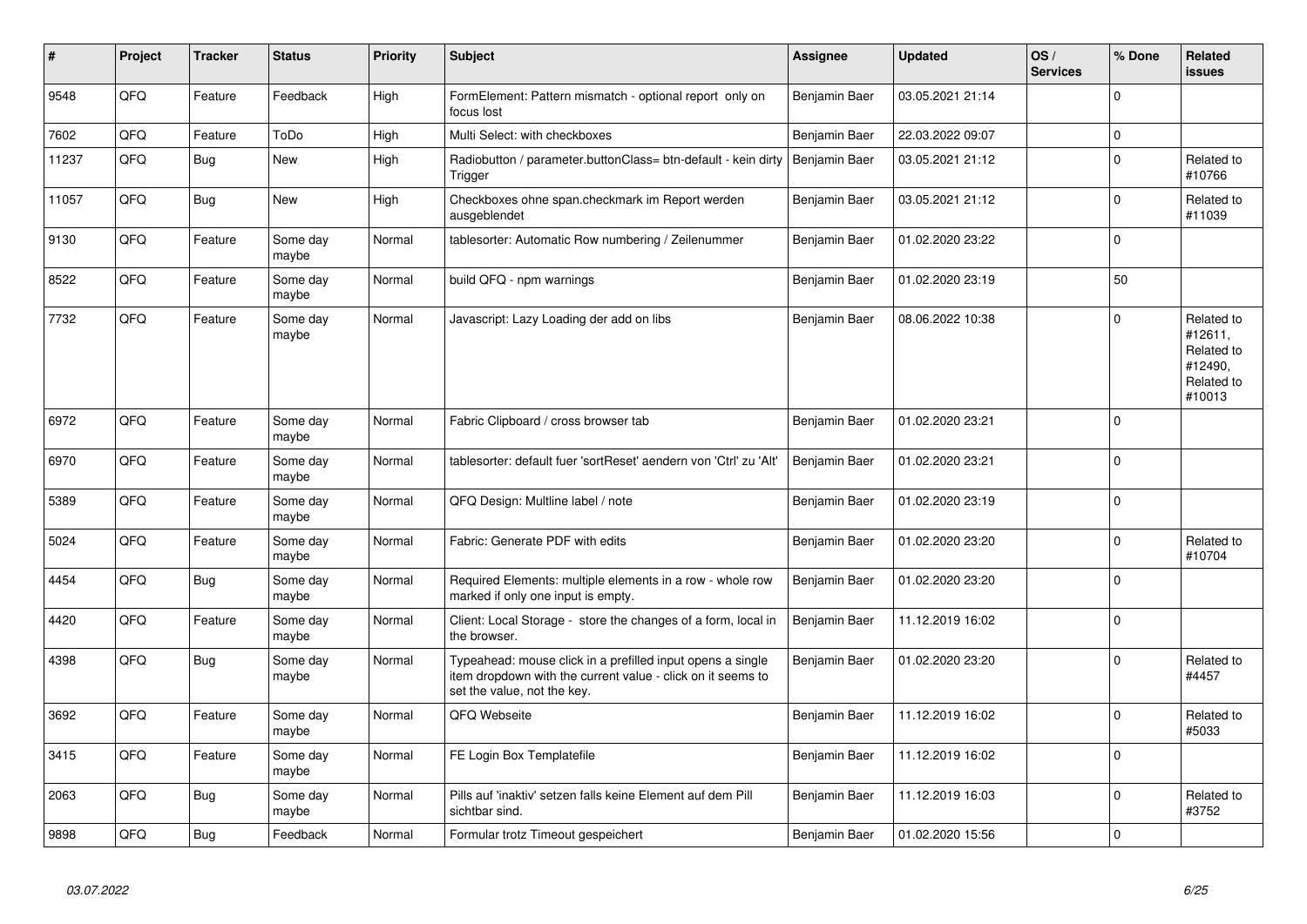| #     | Project | <b>Tracker</b> | <b>Status</b> | <b>Priority</b> | Subject                                                                                             | <b>Assignee</b> | <b>Updated</b>   | OS/<br><b>Services</b> | % Done      | Related<br>issues                                                     |
|-------|---------|----------------|---------------|-----------------|-----------------------------------------------------------------------------------------------------|-----------------|------------------|------------------------|-------------|-----------------------------------------------------------------------|
| 9535  | QFQ     | <b>Bug</b>     | Feedback      | Normal          | Report:  AS '_vertical' - column to wide - vertical >> rot45,<br>rot90                              | Benjamin Baer   | 01.02.2020 15:56 |                        | $\Omega$    |                                                                       |
| 10003 | QFQ     | Feature        | Priorize      | Normal          | fieldset: stronger visualize group                                                                  | Benjamin Baer   | 12.02.2020 08:13 |                        | $\Omega$    |                                                                       |
| 9135  | QFQ     | Feature        | Priorize      | Normal          | Progress Bar generic / replace old hourglass download<br>popup                                      | Benjamin Baer   | 03.01.2022 07:43 |                        | $\Omega$    |                                                                       |
| 7965  | QFQ     | Feature        | Priorize      | Normal          | Input type 'text' with visual format - currency                                                     | Benjamin Baer   | 03.01.2022 07:45 |                        | $\Omega$    |                                                                       |
| 7730  | QFQ     | Feature        | Priorize      | Normal          | SELECT Box: title in between                                                                        | Benjamin Baer   | 01.02.2020 23:22 |                        | $\mathbf 0$ |                                                                       |
| 6870  | QFQ     | Feature        | Priorize      | Normal          | Click on '_link' triggers an API call                                                               | Benjamin Baer   | 03.01.2022 08:25 |                        | $\Omega$    |                                                                       |
| 6801  | QFQ     | Feature        | Priorize      | Normal          | Fabric: Maximize / Fulllscreen                                                                      | Benjamin Baer   | 21.03.2022 09:56 |                        | 0           |                                                                       |
| 6566  | QFQ     | <b>Bug</b>     | Priorize      | Normal          | Link Function 'delete': provided parameter missing on page<br>reload                                | Benjamin Baer   | 03.01.2022 08:08 |                        | $\Omega$    |                                                                       |
| 6224  | QFQ     | Feature        | Priorize      | Normal          | Dynamic update: fade in/out fields                                                                  | Benjamin Baer   | 21.03.2022 09:50 |                        | $\Omega$    |                                                                       |
| 6140  | QFQ     | <b>Bug</b>     | Priorize      | Normal          | QFQ DnD Sort: Locked fields                                                                         | Benjamin Baer   | 21.03.2022 09:56 |                        | 0           |                                                                       |
| 5562  | QFQ     | Feature        | Priorize      | Normal          | Drag'n'Drop fuer Uploads                                                                            | Benjamin Baer   | 21.03.2022 09:52 |                        | $\Omega$    | Related to<br>#9706                                                   |
| 5366  | QFQ     | Feature        | Priorize      | Normal          | Saving with keyboard shortcuts                                                                      | Benjamin Baer   | 21.03.2022 09:47 |                        | $\Omega$    |                                                                       |
| 4457  | QFQ     | Bug            | Priorize      | Normal          | typeahead: pressing return to select an item, saves the form<br>and closes the form.                | Benjamin Baer   | 03.01.2022 08:01 |                        | 0           | Related to<br>#4398                                                   |
| 2665  | QFQ     | Bug            | Priorize      | Normal          | Dynamic Update funktioniert nicht, wenn beim<br>entsprechenden FormElement eine size angegeben ist. | Benjamin Baer   | 03.01.2022 08:12 |                        | 30          |                                                                       |
| 13647 | QFQ     | <b>Bug</b>     | <b>New</b>    | Normal          | Autofocus funktioniert nicht auf Chrome                                                             | Benjamin Baer   | 19.03.2022 17:44 |                        | $\Omega$    |                                                                       |
| 13528 | QFQ     | Bug            | <b>New</b>    | Normal          | qfq.io > releases: es wird kein neues Release angelegt                                              | Benjamin Baer   | 19.03.2022 17:46 |                        | $\mathbf 0$ |                                                                       |
| 12556 | QFQ     | Feature        | New           | Normal          | Pills Title: colored = static or dynamic on allrequiredgiven                                        | Benjamin Baer   | 19.03.2022 17:49 |                        | $\mathbf 0$ |                                                                       |
| 12490 | QFQ     | Feature        | <b>New</b>    | Normal          | Loading Plugins in QFQ - see what tinymce does. (lazy<br>loading)                                   | Benjamin Baer   | 08.06.2022 10:37 |                        | $\Omega$    | Related to<br>#12611,<br>Related to<br>#10013,<br>Related to<br>#7732 |
| 12476 | QFQ     | Feature        | <b>New</b>    | Normal          | clearMe: a) should trigger 'dirty', b) sticky on textarea resize                                    | Benjamin Baer   | 04.01.2022 08:40 |                        | $\Omega$    | Related to<br>#9528                                                   |
| 9534  | QFQ     | Bug            | Priorize      | Urgent          | FE.type=upload: 'Unknown Mode: ID"                                                                  | Carsten Rose    | 03.05.2021 21:14 |                        | 0           | Related to<br>#9532                                                   |
| 9173  | QFQ     | Bug            | Priorize      | Urgent          | Stale Record Lock: Firefox                                                                          | Carsten Rose    | 03.05.2021 21:14 |                        | $\mathbf 0$ | Related to<br>#9789                                                   |
| 12545 | QFQ     | Bug            | New           | Urgent          | sql.log not created / updated                                                                       | Carsten Rose    | 14.12.2021 16:02 |                        | $\mathbf 0$ |                                                                       |
| 12468 | QFQ     | <b>Bug</b>     | New           | Urgent          | Form: update Form.title after save                                                                  | Carsten Rose    | 03.05.2021 21:12 |                        | $\mathbf 0$ |                                                                       |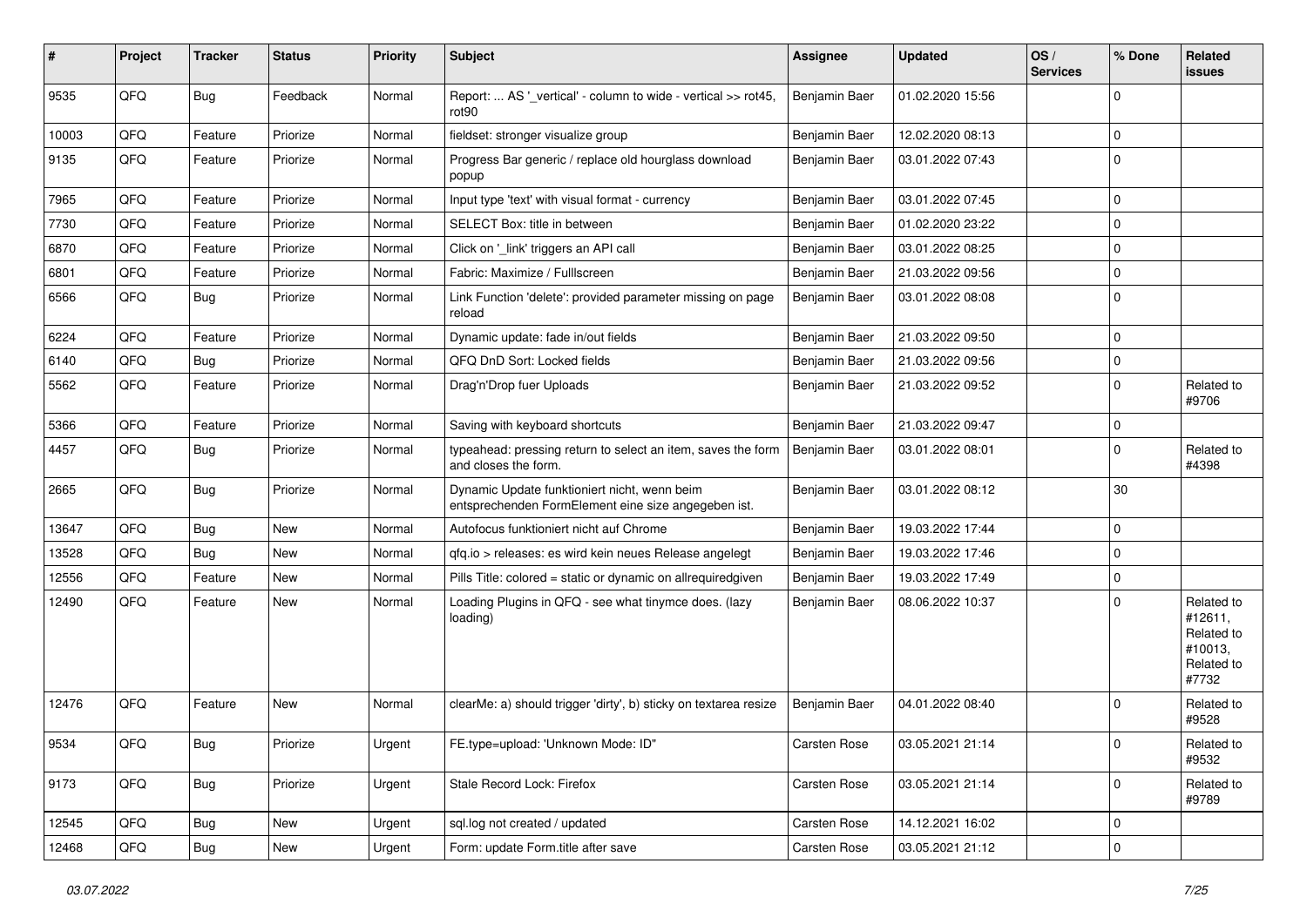| #     | Project        | <b>Tracker</b> | <b>Status</b>     | <b>Priority</b> | <b>Subject</b>                                                                                         | Assignee            | <b>Updated</b>   | OS/<br><b>Services</b> | % Done                  | Related<br><b>issues</b>                                               |
|-------|----------------|----------------|-------------------|-----------------|--------------------------------------------------------------------------------------------------------|---------------------|------------------|------------------------|-------------------------|------------------------------------------------------------------------|
| 4279  | QFQ            | Bug            | Some day<br>maybe | High            | config.linkVars lost                                                                                   | Carsten Rose        | 03.05.2021 21:14 |                        | $\Omega$                |                                                                        |
| 4258  | QFQ            | Feature        | Some day<br>maybe | High            | <b>System Defaults: Forms</b>                                                                          | Carsten Rose        | 03.05.2021 21:14 |                        | 0                       |                                                                        |
| 3990  | QFQ            | Feature        | Some day<br>maybe | High            | custom class definition: add space automatically                                                       | Carsten Rose        | 03.05.2021 21:14 |                        | $\Omega$                |                                                                        |
| 3967  | QFQ            | Feature        | Some day<br>maybe | High            | Report: Checkbox, Radio, Dropdown, Input welches ohne<br>Submit funktioniert - 'Inline-Form'           | <b>Carsten Rose</b> | 03.05.2021 21:14 |                        | $\mathbf 0$             |                                                                        |
| 3848  | QFQ            | Feature        | Some day<br>maybe | High            | Antivirus check fuer Upload files in qfq?                                                              | Carsten Rose        | 03.05.2021 21:14 |                        | 0                       | Related to<br>#4131                                                    |
| 3570  | QFQ            | Bug            | Some day<br>maybe | High            | Formular mit prmitnew permitEdit=Always wird nicht<br>aufgerufen (ist leer)                            | <b>Carsten Rose</b> | 03.05.2021 21:14 |                        | $\Omega$                |                                                                        |
| 3109  | QFQ            | Bug            | Some day<br>maybe | High            | RealUrl: Links werden nicht korrekt gerendert                                                          | Carsten Rose        | 03.05.2021 21:14 |                        | $\mathbf 0$             |                                                                        |
| 3061  | QFQ            | Bug            | Some day<br>maybe | High            | winstitute: mysql connection durcheinander - nmhp17<br>(ag7)/QFQ arbeitet mit DB/Tabellen von biostat. | Carsten Rose        | 03.05.2021 21:14 |                        | 0                       |                                                                        |
| 9789  | QFQ            | Bug            | In Progress       | High            | Record Lock: release to early on 'leave page'                                                          | Carsten Rose        | 10.01.2022 09:25 |                        | 100                     | Related to<br>#10081.<br>Related to<br>#9173,<br>Related to<br>#8702   |
| 9517  | QFQ            | Feature        | In Progress       | High            | Input multiple tags with typeahead                                                                     | Carsten Rose        | 03.05.2021 21:14 |                        | 40                      | Related to<br>#10150                                                   |
| 12463 | QFQ            | Bug            | ToDo              | High            | QFQ Function: 'function' and 'sql' on same level - output of<br>sgl is shown two times.                | <b>Carsten Rose</b> | 15.12.2021 16:31 |                        | $\Omega$                |                                                                        |
| 12395 | QFQ            | Bug            | ToDo              | High            | QFQ Function: Result two times shown                                                                   | Carsten Rose        | 18.02.2022 08:59 |                        | $\mathbf 0$             |                                                                        |
| 9121  | QFQ            | Bug            | Priorize          | High            | sip links have r and __dbIndexData set                                                                 | Carsten Rose        | 12.06.2021 10:41 |                        | $\mathbf 0$             |                                                                        |
| 8204  | QFQ            | Feature        | Priorize          | High            | Position 'required mark'                                                                               | <b>Carsten Rose</b> | 16.06.2021 13:44 |                        | $\mathbf 0$             |                                                                        |
| 8082  | QFQ            | Feature        | Priorize          | High            | Contact form without saving record                                                                     | Carsten Rose        | 07.12.2021 15:20 |                        | 0                       | Related to<br>#8587,<br><b>Blocks</b><br>#11850                        |
| 6116  | $\mathsf{QFQ}$ | Bug            | Priorize          | High            | value of checkbox not saved                                                                            | Carsten Rose        | 07.12.2021 17:19 |                        | U                       |                                                                        |
| 14187 | QFQ            | Feature        | New               | High            | gfg.log: show current URL                                                                              | <b>Carsten Rose</b> | 28.05.2022 11:02 |                        | $\mathbf 0$             | Related to<br>#13933,<br>Related to<br>#12532,<br>Related to<br>#11893 |
| 12974 | QFG            | Bug            | New               | High            | Sanitize Queries in Action-Elements                                                                    | Carsten Rose        | 07.12.2021 17:19 |                        | $\overline{\mathbf{0}}$ |                                                                        |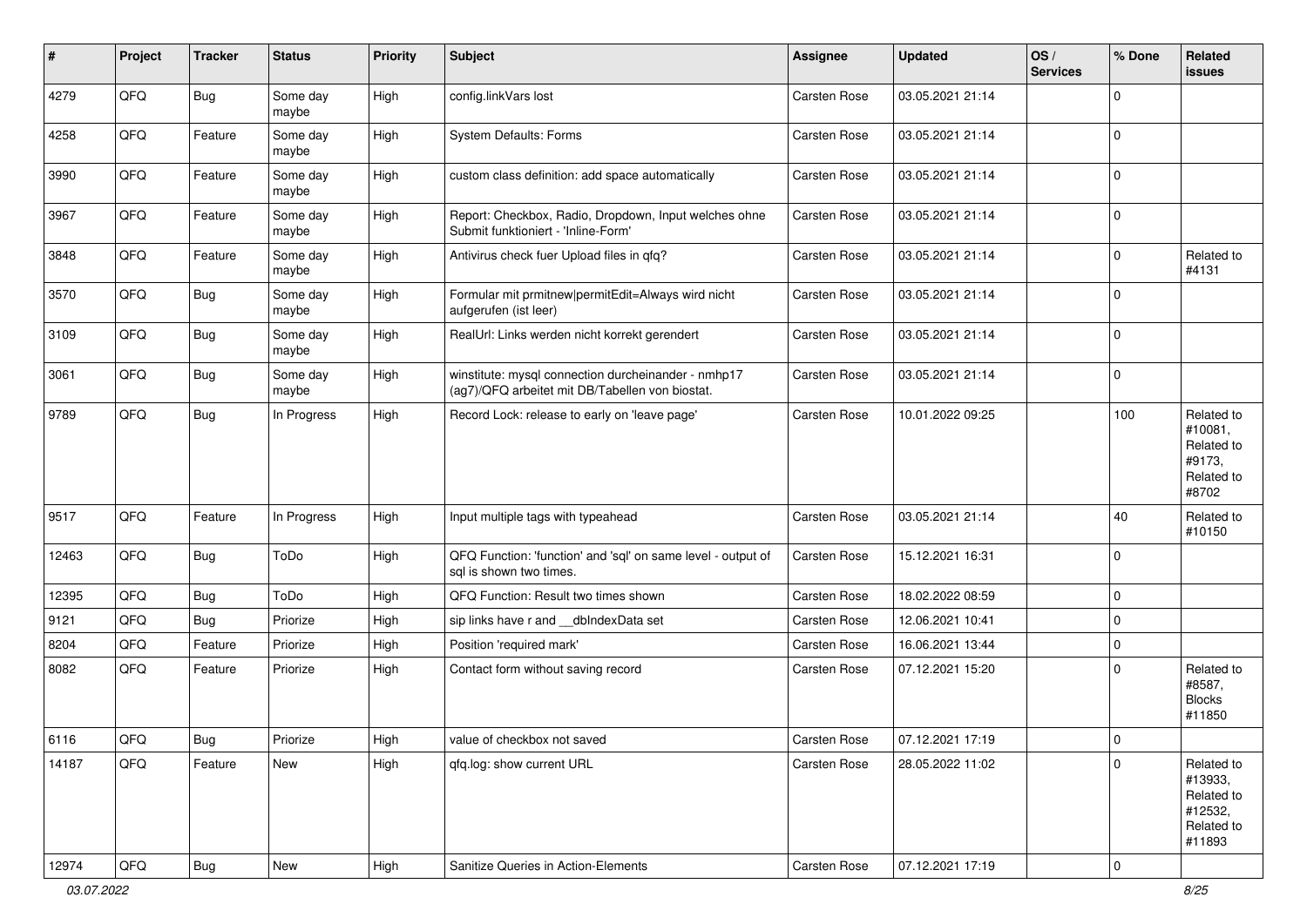| #     | Project | <b>Tracker</b> | <b>Status</b> | <b>Priority</b> | <b>Subject</b>                                                                                                                        | <b>Assignee</b>     | <b>Updated</b>   | OS/<br><b>Services</b> | % Done         | Related<br><b>issues</b>                      |
|-------|---------|----------------|---------------|-----------------|---------------------------------------------------------------------------------------------------------------------------------------|---------------------|------------------|------------------------|----------------|-----------------------------------------------|
| 12702 | QFQ     | <b>Bug</b>     | New           | High            | templateGroup: broken in multiDb Setup                                                                                                | Carsten Rose        | 14.12.2021 16:02 |                        | 0              |                                               |
| 12670 | QFQ     | <b>Bug</b>     | <b>New</b>    | High            | Dropdown-Menu classes können nicht mehr angegeben<br>werden                                                                           | Carsten Rose        | 07.12.2021 17:19 |                        | 0              |                                               |
| 12544 | QFQ     | Feature        | New           | High            | a) ' AS _link' new also as ' AS _format', b) sortierung via<br>'display: none;', c) '_format' benoeitgt nicht zwingend<br>u/U/p/m/z/d | Carsten Rose        | 14.12.2021 16:03 |                        | 0              |                                               |
| 12532 | QFQ     | Feature        | <b>New</b>    | High            | SIP-Parameter bei Seitenaufruf in Browser-Console<br>anzeigen                                                                         | <b>Carsten Rose</b> | 07.12.2021 17:19 |                        | $\mathbf 0$    | Related to<br>#11893,<br>Related to<br>#14187 |
| 12513 | QFQ     | <b>Bug</b>     | New           | High            | Implement server side check of maxlength                                                                                              | Carsten Rose        | 07.12.2021 17:19 |                        | $\mathbf 0$    |                                               |
| 12186 | QFQ     | Feature        | <b>New</b>    | High            | TinyMCE Config für Objekte                                                                                                            | Carsten Rose        | 07.12.2021 17:19 |                        | $\mathbf 0$    | <b>Blocks</b><br>#12632                       |
| 11893 | QFQ     | Feature        | New           | High            | Broken SIP: a) only report one time, b) only report in main<br>column                                                                 | <b>Carsten Rose</b> | 12.05.2021 12:13 |                        | 0              | Related to<br>#12532,<br>Related to<br>#14187 |
| 10640 | QFQ     | <b>Bug</b>     | New           | High            | TypeAhead Tag: FE editierbar trotz readOnly                                                                                           | Carsten Rose        | 03.05.2021 21:12 |                        | 0              | Related to<br>#7795                           |
| 10508 | QFQ     | <b>Bug</b>     | New           | High            | Multi Form broken on Multi DB Instance                                                                                                | Carsten Rose        | 03.05.2021 21:12 |                        | 0              |                                               |
| 10506 | QFQ     | <b>Bug</b>     | <b>New</b>    | High            | Template Group broken on MultiDB instance                                                                                             | Carsten Rose        | 03.05.2021 21:12 |                        | 0              | Related to<br>#10505                          |
| 10081 | QFQ     | <b>Bug</b>     | New           | High            | Stale record lock after 'forbidden' character                                                                                         | Carsten Rose        | 03.05.2021 21:12 |                        | l 0            | Related to<br>#10082,<br>Related to<br>#9789  |
| 9531  | QFQ     | Bug            | New           | High            | FE File: Dynamic Update / modeSql / required detected<br>even it not set                                                              | Carsten Rose        | 11.06.2021 20:32 |                        | 0              | Related to<br>#12398                          |
| 9347  | QFQ     | <b>Bug</b>     | New           | High            | FE.type=upload with dynamic show/hidden: required not<br>detected                                                                     | Carsten Rose        | 12.06.2021 10:40 |                        | $\mathbf 0$    | Related to<br>#5305,<br>Related to<br>#12398  |
| 8962  | QFQ     | Feature        | New           | High            | allow for form fields with identical names                                                                                            | Carsten Rose        | 03.05.2021 21:14 |                        | 0              |                                               |
| 8668  | QFQ     | Bug            | New           | High            | Pill disabled: dyamic mode 'hidden' not respected - FE is still   Carsten Rose<br>required                                            |                     | 03.05.2021 21:14 |                        | 0              |                                               |
| 8431  | QFQ     | <b>Bug</b>     | New           | High            | autocron.php with wrong path                                                                                                          | Carsten Rose        | 03.05.2021 21:14 |                        | $\overline{0}$ |                                               |
| 8083  | QFQ     | <b>Bug</b>     | New           | High            | FormEditor: primary table list does not respect<br>'indexDb={{indexData:Y}}'                                                          | Carsten Rose        | 03.05.2021 21:14 |                        | 0              | Has<br>duplicate<br>#6678                     |
| 7899  | QFQ     | <b>Bug</b>     | New           | High            | Fe.type=password / retype / required: always complain<br>about missing value                                                          | <b>Carsten Rose</b> | 03.05.2021 21:14 |                        | 0              |                                               |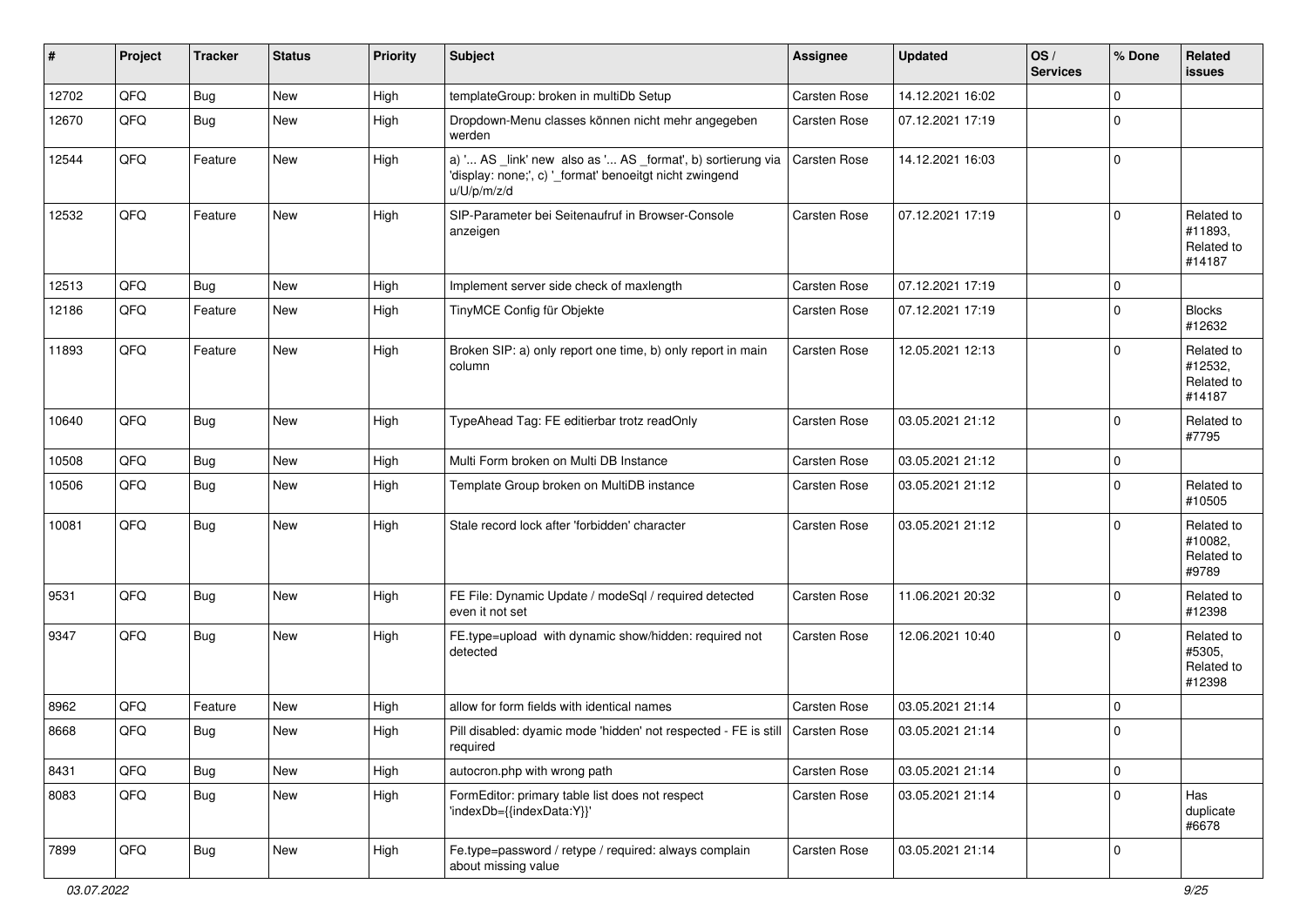| $\vert$ # | Project | <b>Tracker</b> | <b>Status</b>     | <b>Priority</b> | <b>Subject</b>                                                                   | Assignee            | Updated          | OS/<br><b>Services</b> | % Done         | Related<br>issues                                                     |
|-----------|---------|----------------|-------------------|-----------------|----------------------------------------------------------------------------------|---------------------|------------------|------------------------|----------------|-----------------------------------------------------------------------|
| 7850      | QFQ     | Feature        | <b>New</b>        | High            | Upload records: non 'pathFileName' column                                        | <b>Carsten Rose</b> | 03.05.2021 21:14 |                        | $\Omega$       |                                                                       |
| 7650      | QFQ     | <b>Bug</b>     | New               | High            | Optional do not show 'required' sign on FormElement                              | Carsten Rose        | 03.05.2021 21:14 |                        | $\Omega$       |                                                                       |
| 5715      | QFQ     | Feature        | New               | High            | PDF Caching                                                                      | <b>Carsten Rose</b> | 03.05.2021 21:14 |                        | $\mathbf 0$    | Related to<br>#5851,<br>Related to<br>#6357                           |
| 5459      | QFQ     | Bug            | New               | High            | Multi DB: spread system tables between 'QFQ' and<br>'Data'-DB                    | <b>Carsten Rose</b> | 03.05.2021 21:14 |                        | $\Omega$       | Related to<br>#4720                                                   |
| 5221      | QFQ     | <b>Bug</b>     | New               | High            | Download Dialog: Bleibt stehen in FF wenn Datei<br>automatisch gespeichert wird. | <b>Carsten Rose</b> | 03.05.2021 21:14 |                        | 0              |                                                                       |
| 3727      | QFQ     | Feature        | <b>New</b>        | High            | Security: Session Hijacking erschweren                                           | Carsten Rose        | 03.05.2021 21:14 |                        | $\overline{0}$ |                                                                       |
| 12611     | QFQ     | Feature        | Some day<br>maybe | Normal          | Refactoring: Bootstrap with Lazy Loading                                         | <b>Carsten Rose</b> | 08.06.2022 10:37 |                        | l 0            | Related to<br>#12490,<br>Related to<br>#10013,<br>Related to<br>#7732 |
| 12337     | QFQ     | Feature        | Some day<br>maybe | Normal          | Database.php: better caching                                                     | Carsten Rose        | 16.09.2021 15:10 |                        | 0              |                                                                       |
| 12315     | QFQ     | Feature        | Some day<br>maybe | Normal          | Form History (Diffs) / Backups                                                   | <b>Carsten Rose</b> | 16.09.2021 15:10 |                        | $\overline{0}$ |                                                                       |
| 11323     | QFQ     | Feature        | Some day<br>maybe | Normal          | Report Frontend Editor Modal + Codemirror                                        | Carsten Rose        | 16.09.2021 15:10 |                        | $\Omega$       | Related to<br>#11036                                                  |
| 11322     | QFQ     | Feature        | Some day<br>maybe | Normal          | Form Element JSON - (multiline parameter field)                                  | Carsten Rose        | 16.09.2021 15:10 |                        | $\overline{0}$ |                                                                       |
| 11217     | QFQ     | Feature        | Some day<br>maybe | Normal          | <b>Extend Script Functionality</b>                                               | <b>Carsten Rose</b> | 16.09.2021 15:10 |                        | 0              |                                                                       |
| 11036     | QFQ     | Feature        | Some day<br>maybe | Normal          | inline report editor permissions                                                 | Carsten Rose        | 16.09.2021 15:09 |                        | $\Omega$       | Related to<br>#11323                                                  |
| 10745     | QFQ     | Feature        | Some day<br>maybe | Normal          | <b>Tablesorter Excel Export</b>                                                  | Carsten Rose        | 16.09.2021 15:09 |                        | $\overline{0}$ |                                                                       |
| 10716     | QFQ     | Feature        | Some day<br>maybe | Normal          | Business Logic mit Externen Skripten                                             | <b>Carsten Rose</b> | 16.09.2021 15:10 |                        | $\Omega$       | Related to<br>#10713,<br>Related to<br>#8217                          |
| 10116     | QFQ     | Feature        | Some day<br>maybe | Normal          | TypeAhead: Tag - show inside 'input' element                                     | Carsten Rose        | 16.09.2021 15:09 |                        | $\overline{0}$ |                                                                       |
| 10095     | QFQ     | Feature        | Some day<br>maybe | Normal          | Generic Gitlab Integration into QFQ                                              | <b>Carsten Rose</b> | 16.09.2021 15:10 |                        | $\overline{0}$ |                                                                       |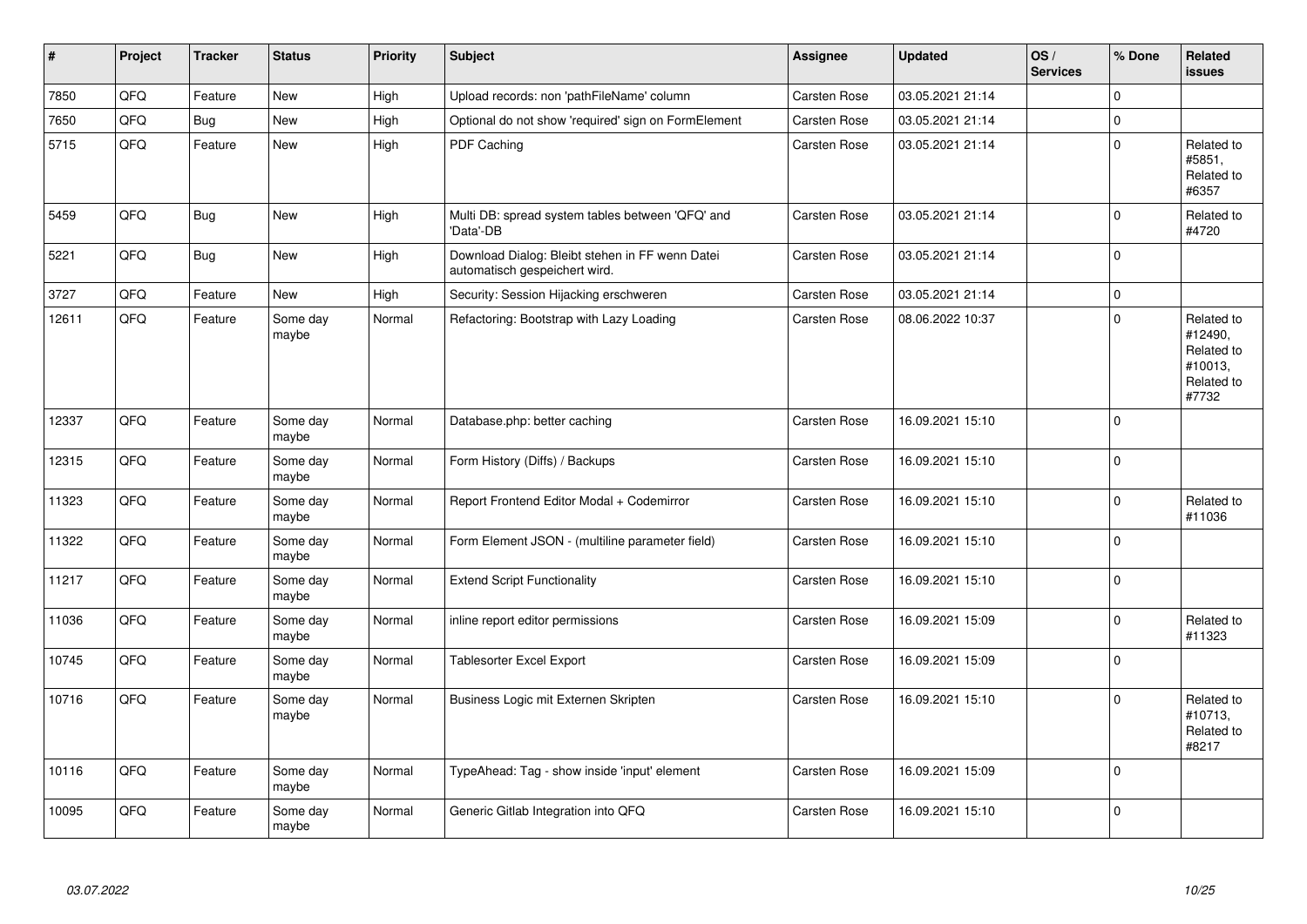| #     | Project | <b>Tracker</b> | <b>Status</b>     | <b>Priority</b> | <b>Subject</b>                                                                                 | <b>Assignee</b> | <b>Updated</b>   | OS/<br><b>Services</b> | % Done      | Related<br>issues                                                     |
|-------|---------|----------------|-------------------|-----------------|------------------------------------------------------------------------------------------------|-----------------|------------------|------------------------|-------------|-----------------------------------------------------------------------|
| 10013 | QFQ     | Feature        | Some day<br>maybe | Normal          | FE.typ=editor: CodeMirror                                                                      | Carsten Rose    | 08.06.2022 10:37 |                        | $\Omega$    | Related to<br>#12611,<br>Related to<br>#12490,<br>Related to<br>#7732 |
| 9704  | QFQ     | Feature        | Some day<br>maybe | Normal          | Thumbnails Generieren beim Splitten von PDF Files                                              | Carsten Rose    | 11.12.2019 16:01 |                        | $\mathbf 0$ |                                                                       |
| 9669  | QFQ     | <b>Bug</b>     | Some day<br>maybe | Normal          | Checkbox / Template Group: radio/checkbox visible broken<br>after 'add'                        | Carsten Rose    | 16.06.2021 13:47 |                        | $\mathbf 0$ | Related to<br>#8091                                                   |
| 9579  | QFQ     | Feature        | Some day<br>maybe | Normal          | Multiform with Process Row                                                                     | Carsten Rose    | 11.12.2019 16:01 |                        | $\Omega$    |                                                                       |
| 9281  | QFQ     | <b>Bug</b>     | Some day<br>maybe | Normal          | Allow STRICT_TRANS_TABLES                                                                      | Carsten Rose    | 02.01.2021 18:43 |                        | $\mathbf 0$ |                                                                       |
| 8894  | QFQ     | Feature        | Some day<br>maybe | Normal          | Documentation Tags Usable in QFQ Application                                                   | Carsten Rose    | 11.12.2019 16:01 |                        | $\mathbf 0$ |                                                                       |
| 8892  | QFQ     | Feature        | Some day<br>maybe | Normal          | Display and Edit SQL Comments in Form Editor                                                   | Carsten Rose    | 11.12.2019 16:01 |                        | $\mathbf 0$ |                                                                       |
| 8586  | QFQ     | Feature        | Some day<br>maybe | Normal          | QFQ: Enhance Error message for 'record not found'                                              | Carsten Rose    | 16.09.2021 15:10 |                        | $\mathbf 0$ |                                                                       |
| 8520  | QFQ     | Feature        | Some day<br>maybe | Normal          | Bring QFQ to Composer                                                                          | Carsten Rose    | 16.09.2021 15:10 |                        | $\Omega$    |                                                                       |
| 8106  | QFQ     | <b>Bug</b>     | Some day<br>maybe | Normal          | Dynamic Update: Feld kann nicht auf empty zurückgesetzt<br>werden                              | Carsten Rose    | 11.12.2019 16:01 |                        | $\Omega$    |                                                                       |
| 8101  | QFQ     | Feature        | Some day<br>maybe | Normal          | Password hash: support further hashing methods                                                 | Carsten Rose    | 16.09.2021 15:10 |                        | $\Omega$    |                                                                       |
| 7453  | QFQ     | Feature        | Some day<br>maybe | Normal          | import / export forms QFQ                                                                      | Carsten Rose    | 16.09.2021 15:10 |                        | $\mathbf 0$ |                                                                       |
| 7452  | QFQ     | Feature        | Some day<br>maybe | Normal          | automate deployment new QFQ version                                                            | Carsten Rose    | 16.09.2021 15:10 |                        | $\mathbf 0$ |                                                                       |
| 7336  | QFQ     | Feature        | Some day<br>maybe | Normal          | PDF Upload: disallow PDFs with specific Meta information                                       | Carsten Rose    | 11.12.2019 16:01 |                        | $\mathbf 0$ |                                                                       |
| 7107  | QFQ     | Feature        | Some day<br>maybe | Normal          | Showcase Registration Tool: Anmeldung / Administration :<br>Liste Anmeldungen / Emaileinaldung | Carsten Rose    | 11.12.2019 16:01 |                        | $\Omega$    |                                                                       |
| 6715  | QFQ     | Feature        | Some day<br>maybe | Normal          | Code-Refactoring: dbArray vereinheitlichen                                                     | Carsten Rose    | 11.12.2019 16:02 |                        | $\mathbf 0$ |                                                                       |
| 5991  | QFQ     | Bug            | Some day<br>maybe | Normal          | URLs with ' ' or long parameter are problematic                                                | Carsten Rose    | 01.02.2020 23:19 |                        | $\mathbf 0$ |                                                                       |
| 5983  | QFQ     | Feature        | Some day<br>maybe | Normal          | Form Submit (save & update): normalize date/-time FE                                           | Carsten Rose    | 01.02.2020 23:19 |                        | $\mathbf 0$ |                                                                       |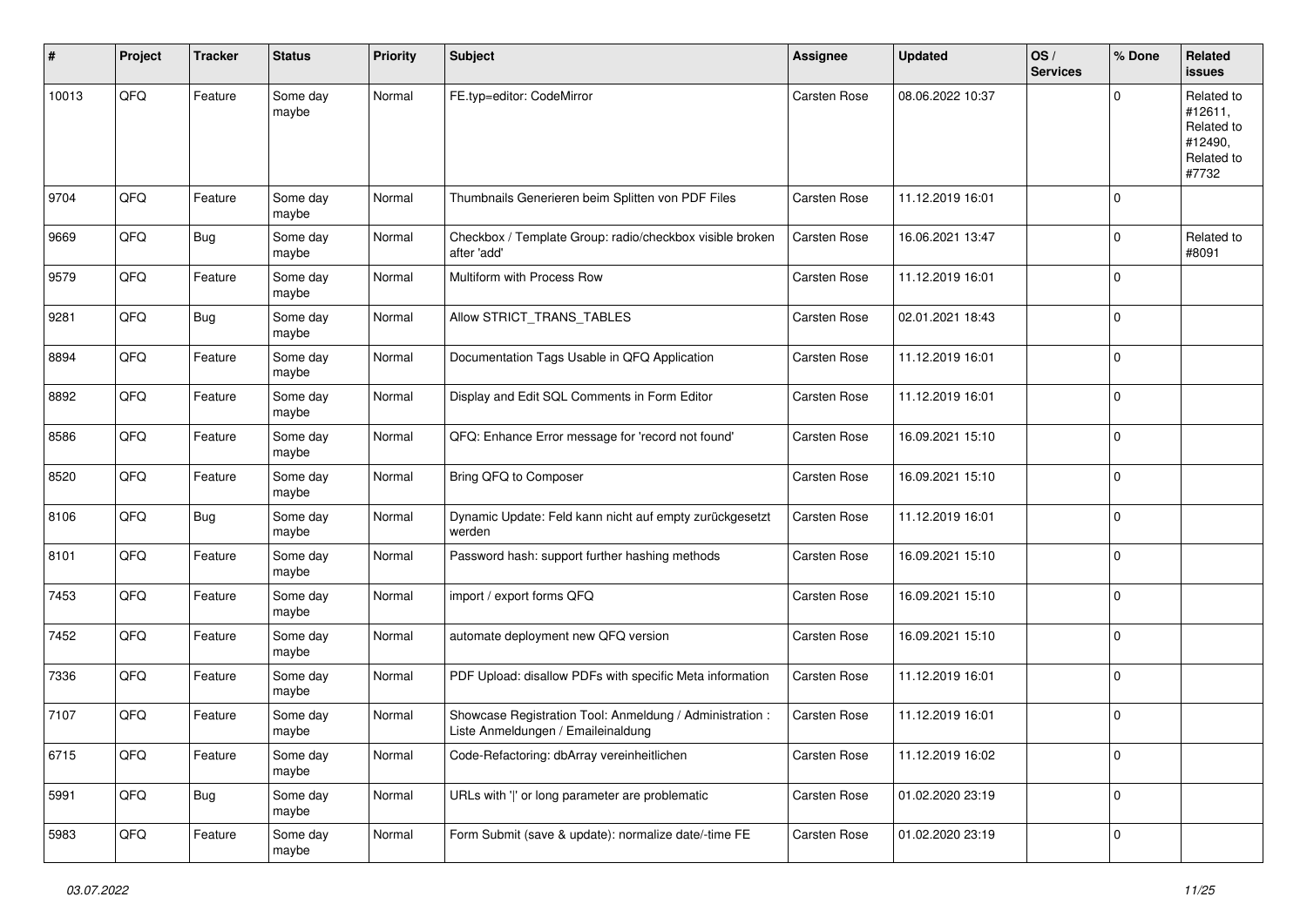| ∦    | Project | <b>Tracker</b> | <b>Status</b>     | <b>Priority</b> | Subject                                                                                                              | <b>Assignee</b>     | <b>Updated</b>   | OS/<br><b>Services</b> | % Done      | Related<br><b>issues</b>                       |
|------|---------|----------------|-------------------|-----------------|----------------------------------------------------------------------------------------------------------------------|---------------------|------------------|------------------------|-------------|------------------------------------------------|
| 5852 | QFQ     | Feature        | Some day<br>maybe | Normal          | Logging: mail.log / sql.log - im FE anzeigen und via AJAX<br>aktualisieren                                           | Carsten Rose        | 01.02.2020 23:19 |                        | $\Omega$    | Related to<br>#5885                            |
| 5768 | QFQ     | <b>Bug</b>     | Some day<br>maybe | Normal          | {{pageLanguage:T}}' missing if QFQ is called via api                                                                 | Carsten Rose        | 01.02.2020 23:19 |                        | $\Omega$    |                                                |
| 5706 | QFQ     | <b>Bug</b>     | Some day<br>maybe | Normal          | upload: fileDestination needs to be sanatized                                                                        | Carsten Rose        | 01.02.2020 23:19 |                        | $\Omega$    |                                                |
| 5665 | QFQ     | Feature        | Some day<br>maybe | Normal          | Versuch das '{{!' nicht mehr noetig ist.                                                                             | Carsten Rose        | 01.02.2020 23:20 |                        | $\Omega$    | Related to<br>#7432,<br>Related to<br>#7434    |
| 5579 | QFQ     | Feature        | Some day<br>maybe | Normal          | Enhance Doc / Presentation: variable type 'link column type'                                                         | <b>Carsten Rose</b> | 01.02.2020 23:19 |                        | $\Omega$    |                                                |
| 5557 | QFQ     | Bug            | Some day<br>maybe | Normal          | Form load: STORE_RECORD filled, but should be empty                                                                  | Carsten Rose        | 01.02.2020 23:19 |                        | $\mathbf 0$ |                                                |
| 5548 | QFQ     | Feature        | Some day<br>maybe | Normal          | 801 Textfiles/Scriptfiles als Thumbnail                                                                              | Carsten Rose        | 07.03.2022 16:26 |                        | $\mathbf 0$ |                                                |
| 5480 | QFQ     | Feature        | Some day<br>maybe | Normal          | QFQ: Dokumentation mit Screenshots versehen                                                                          | Carsten Rose        | 01.02.2020 23:20 |                        | $\Omega$    | Related to<br>#9879                            |
| 5428 | QFQ     | Feature        | Some day<br>maybe | Normal          | secure thumbnail: late render on access.                                                                             | Carsten Rose        | 01.02.2020 23:20 |                        | $\Omega$    |                                                |
| 5132 | QFQ     | Feature        | Some day<br>maybe | Normal          | Error Message sendmail missing attachment: more details                                                              | <b>Carsten Rose</b> | 01.02.2020 23:19 |                        | $\Omega$    |                                                |
| 5021 | QFQ     | Bug            | Some day<br>maybe | Normal          | FE.typ=extra - during save displays error 'datum2' already<br>filled in STORE_SIP - the value is stored nevertheless | Carsten Rose        | 01.02.2020 23:19 |                        | l 0         | Related to<br>#3875                            |
| 4956 | QFQ     | Feature        | Some day<br>maybe | Normal          | Sendmail: Benutzerdefinierte Headers                                                                                 | Carsten Rose        | 11.12.2019 16:02 |                        | $\Omega$    |                                                |
| 4872 | QFQ     | Feature        | Some day<br>maybe | Normal          | Fields of Typo3 page available in STORE_TYPO3                                                                        | Carsten Rose        | 01.02.2020 23:19 |                        | $\Omega$    |                                                |
| 4869 | QFQ     | Feature        | Some day<br>maybe | Normal          | Dynamic Update (show, hide, readonly?, required?) for<br><b>Template Group Elements</b>                              | Carsten Rose        | 01.02.2020 23:19 |                        | $\Omega$    | Related to<br>#4865                            |
| 4839 | QFQ     | Feature        | Some day<br>maybe | Normal          | qfq-handle in <head> Abschnitt</head>                                                                                | Carsten Rose        | 11.12.2019 16:02 |                        | $\Omega$    |                                                |
| 4771 | QFQ     | Bug            | Some day<br>maybe | Normal          | qfq: select-down-values empty after save (edit-form for<br>program administrators)                                   | Carsten Rose        | 01.02.2020 23:20 |                        | $\Omega$    | Related to<br>#4549, Has<br>duplicate<br>#4282 |
| 4757 | QFQ     | Feature        | Some day<br>maybe | Normal          | Test subrecord: download links ok? Links ok?                                                                         | Carsten Rose        | 01.02.2020 23:20 |                        | 0           |                                                |
| 4659 | QFQ     | Bug            | Some day<br>maybe | Normal          | infoButtonExtra                                                                                                      | Carsten Rose        | 01.02.2020 23:20 |                        | $\mathbf 0$ |                                                |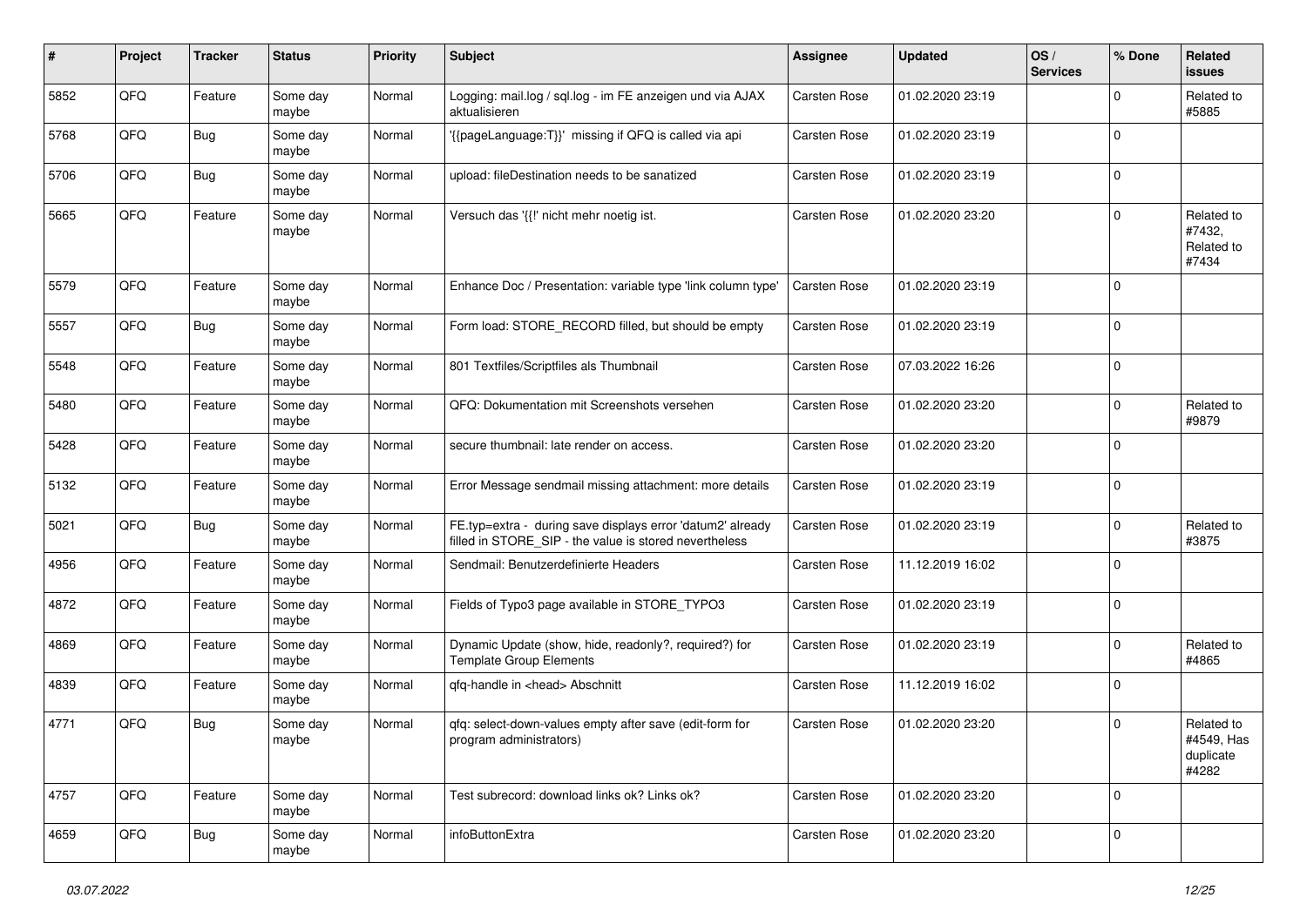| #    | Project | <b>Tracker</b> | <b>Status</b>     | <b>Priority</b> | <b>Subject</b>                                                                                                                 | Assignee            | <b>Updated</b>   | OS/<br><b>Services</b> | % Done      | Related<br><b>issues</b>                    |
|------|---------|----------------|-------------------|-----------------|--------------------------------------------------------------------------------------------------------------------------------|---------------------|------------------|------------------------|-------------|---------------------------------------------|
| 4652 | QFQ     | Feature        | Some day<br>maybe | Normal          | UZH CD: Weiterleitung auf benutzerdefinierte 403/404 Seite                                                                     | <b>Carsten Rose</b> | 01.02.2020 23:20 |                        | $\Omega$    |                                             |
| 4651 | QFQ     | Bug            | Some day<br>maybe | Normal          | "Loading document" Modal wird angezeigt bei uzhcd type=2<br>Ansicht                                                            | <b>Carsten Rose</b> | 01.02.2020 23:20 |                        | $\mathbf 0$ |                                             |
| 4650 | QFQ     | Feature        | Some day<br>maybe | Normal          | Convert html to doc/rtf                                                                                                        | Carsten Rose        | 01.02.2020 23:20 |                        | $\Omega$    | Related to<br>#10704                        |
| 4606 | QFQ     | Feature        | Some day<br>maybe | Normal          | link: qualifier to render bootstrap button                                                                                     | <b>Carsten Rose</b> | 01.02.2020 23:19 |                        | $\Omega$    |                                             |
| 4583 | QFQ     | Bug            | Some day<br>maybe | Normal          | Dynamic Update bei TypeAhead Feldern                                                                                           | <b>Carsten Rose</b> | 01.02.2020 23:19 |                        | $\Omega$    |                                             |
| 4549 | QFQ     | Bug            | Some day<br>maybe | Normal          | TemplateGroups: FE.type SELECT loose selected value<br>after save                                                              | <b>Carsten Rose</b> | 01.02.2020 23:20 |                        | $\Omega$    | Related to<br>#4548,<br>Related to<br>#4771 |
| 4528 | QFQ     | Bug            | Some day<br>maybe | Normal          | extraButtonLock mit SQLAhead Bug                                                                                               | Carsten Rose        | 01.02.2020 23:19 |                        | $\mathbf 0$ |                                             |
| 4365 | QFQ     | Feature        | Some day<br>maybe | Normal          | Multi Language: new way of config                                                                                              | <b>Carsten Rose</b> | 01.02.2020 23:20 |                        | $\Omega$    |                                             |
| 4349 | QFQ     | Feature        | Some day<br>maybe | Normal          | link download: downloaded external URL to<br>deliver/concatenate - check mimetipe and handle it correctly                      | <b>Carsten Rose</b> | 11.12.2019 16:02 |                        | $\Omega$    |                                             |
| 4343 | QFQ     | Feature        | Some day<br>maybe | Normal          | Link: Classifier to add 'attributes'                                                                                           | <b>Carsten Rose</b> | 01.02.2020 23:20 |                        | $\mathbf 0$ | Related to<br>#14077                        |
| 4330 | QFQ     | Feature        | Some day<br>maybe | Normal          | Error Message: report missing {{ / }} in sqlUpdate, sqlInsert,<br>sqlDelete, sqlAfter, sqlBefore in FE action elements.        | <b>Carsten Rose</b> | 01.02.2020 23:20 |                        | $\Omega$    |                                             |
| 4328 | QFQ     | Bug            | Some day<br>maybe | Normal          | Error Message: Show FE name/number on problems in FE                                                                           | <b>Carsten Rose</b> | 01.02.2020 23:20 |                        | $\Omega$    |                                             |
| 4293 | QFQ     | Bug            | Some day<br>maybe | Normal          | Download broken if token 'd:' is missing - but no error<br>message                                                             | Carsten Rose        | 11.12.2019 16:03 |                        | $\Omega$    | Related to<br>#7514                         |
| 4259 | QFQ     | Feature        | Some day<br>maybe | Normal          | Instant trigger a cron job                                                                                                     | <b>Carsten Rose</b> | 11.12.2019 16:03 |                        | $\Omega$    |                                             |
| 4197 | QFQ     | Feature        | Some day<br>maybe | Normal          | Unit Test fuer JSON Stream von QuickFormQuery.php ><br>doForm()                                                                | <b>Carsten Rose</b> | 11.12.2019 16:03 |                        | $\mathbf 0$ |                                             |
| 4092 | QFQ     | Bug            | Some day<br>maybe | Normal          | 1) Logging verbessern wann welches FE warum ausgefuehrt   Carsten Rose<br>wird, 2) Documentation: Best Practice Template Group |                     | 01.02.2020 23:19 |                        | $\Omega$    | Related to<br>#3504                         |
| 4026 | QFG     | Feature        | Some day<br>maybe | Normal          | sqlLog.sql: log number of FE.id                                                                                                | <b>Carsten Rose</b> | 11.12.2019 16:03 |                        | $\mathbf 0$ | Related to<br>#5458                         |
| 4008 | QFG     | <b>Bug</b>     | Some day<br>maybe | Normal          | FormElemen.type=sendmail: wrong 'TO' if 'real<br>name <rea@mail.to>' is used</rea@mail.to>                                     | Carsten Rose        | 11.12.2019 16:03 |                        | 0           |                                             |
| 3991 | QFQ     | Feature        | Some day<br>maybe | Normal          | report: Columnname '_skipWrap' skips 'fbeg', 'fend'                                                                            | Carsten Rose        | 11.12.2019 16:03 |                        | 0           |                                             |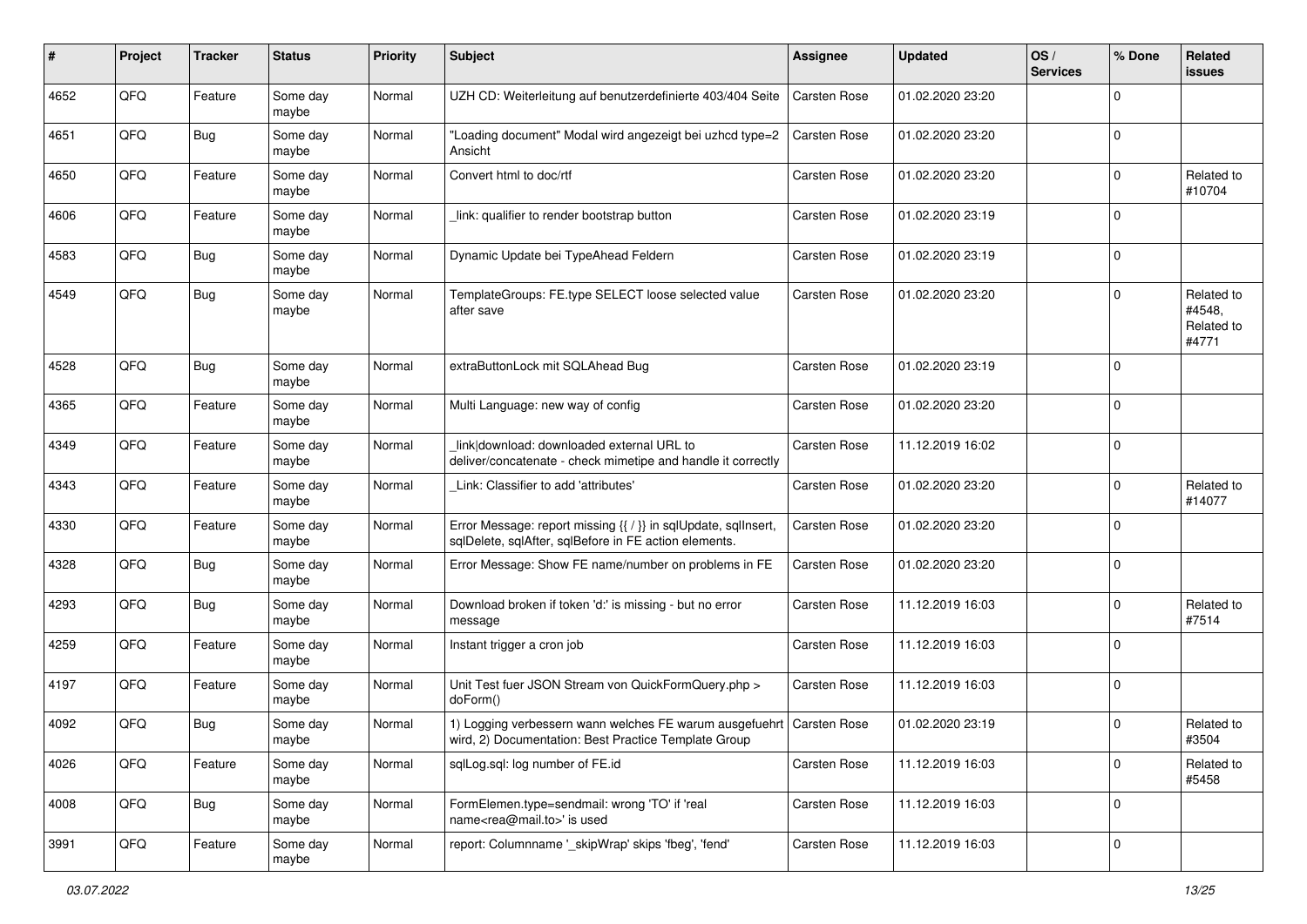| #    | Project | <b>Tracker</b> | <b>Status</b>     | <b>Priority</b> | <b>Subject</b>                                                                                                                               | Assignee            | <b>Updated</b>   | OS/<br><b>Services</b> | % Done      | Related<br><b>issues</b>                    |
|------|---------|----------------|-------------------|-----------------|----------------------------------------------------------------------------------------------------------------------------------------------|---------------------|------------------|------------------------|-------------|---------------------------------------------|
| 3947 | QFQ     | Feature        | Some day<br>maybe | Normal          | Attack detectect: logout current user                                                                                                        | <b>Carsten Rose</b> | 11.12.2019 16:03 |                        | $\Omega$    | Related to<br>#5458,<br>Related to<br>#6299 |
| 3942 | QFQ     | Feature        | Some day<br>maybe | Normal          | Action Elemente: neu generierte IDs via FE weitergeben                                                                                       | Carsten Rose        | 11.12.2019 16:03 |                        | $\Omega$    | Related to<br>#3941                         |
| 3941 | QFQ     | Feature        | Some day<br>maybe | Normal          | sqlAfter: es sollten mehrere moeglich sein                                                                                                   | <b>Carsten Rose</b> | 11.12.2019 16:03 |                        | $\mathbf 0$ | Related to<br>#3942                         |
| 3905 | QFQ     | Feature        | Some day<br>maybe | Normal          | Documentation: Best Practice anhand eines Online<br>Bewerbungstools                                                                          | <b>Carsten Rose</b> | 11.12.2019 16:03 |                        | $\mathbf 0$ |                                             |
| 3900 | QFQ     | Feature        | Some day<br>maybe | Normal          | Extend documentation of 'Copy / Paste'                                                                                                       | <b>Carsten Rose</b> | 11.12.2019 16:03 |                        | $\Omega$    | Related to<br>#3899                         |
| 3895 | QFQ     | Bug            | Some day<br>maybe | Normal          | typeahead pedantic: on lehrkredit Idap webpass - if only one<br>person is in dropdown, such person can't be selected                         | <b>Carsten Rose</b> | 11.12.2019 16:03 |                        | $\Omega$    |                                             |
| 3882 | QFQ     | Bug            | Some day<br>maybe | Normal          | templateGroup: disable 'add' if limit is reached - funktioniert<br>nicht wenn bereits records existierten                                    | <b>Carsten Rose</b> | 11.12.2019 16:03 |                        | $\mathbf 0$ |                                             |
| 3877 | QFQ     | Feature        | Some day<br>maybe | Normal          | FormEditor: die Felder die aktuell nicht gebraucht werden<br>nur auf readonly/disabled setzen (nicht ausblenden > das<br>irritiert.          | <b>Carsten Rose</b> | 11.12.2019 16:03 |                        | 0           |                                             |
| 3811 | QFQ     | <b>Bug</b>     | Some day<br>maybe | Normal          | Dynamic Update: extraButtonInfo - Text aktualisieren                                                                                         | <b>Carsten Rose</b> | 11.12.2019 16:03 |                        | $\Omega$    | Related to<br>#11517                        |
| 3750 | QFQ     | <b>Bug</b>     | Some day<br>maybe | Normal          | FE in a row: if one violates check, all are red                                                                                              | Carsten Rose        | 11.12.2019 16:03 |                        | $\Omega$    |                                             |
| 3708 | QFQ     | Feature        | Some day<br>maybe | Normal          | Form: input - 'specialchars', 'none'  gewisse tags<br>erlauben, andere verbieten                                                             | Carsten Rose        | 11.12.2019 16:02 |                        | $\Omega$    | Related to<br>#14320                        |
| 3682 | QFQ     | Bug            | Some day<br>maybe | Normal          | Dynamic update: Radio buttons                                                                                                                | <b>Carsten Rose</b> | 11.12.2019 16:02 |                        | 0           |                                             |
| 3677 | QFQ     | Feature        | Some day<br>maybe | Normal          | wkhtmltopdf: FE User access prohibited, if client IP changes<br>\$TYPO3_CONF_VARS[FE][lockIP]                                                | <b>Carsten Rose</b> | 11.12.2019 16:02 |                        | 0           |                                             |
| 3666 | QFQ     | Feature        | Some day<br>maybe | Normal          | a) Performance Messung: mysql_real_escape_string() im<br>Vergleich zu str_replace(), b) doppeltes Aufrufen von<br>mysql_real_escape_string() | <b>Carsten Rose</b> | 11.12.2019 16:02 |                        | $\Omega$    |                                             |
| 3588 | QFQ     | Bug            | Some day<br>maybe | Normal          | templateGroup: versteckte Elemente werden weiterhin<br>gespeichert.                                                                          | <b>Carsten Rose</b> | 11.12.2019 16:02 |                        | $\mathbf 0$ |                                             |
| 3458 | QFQ     | Feature        | Some day<br>maybe | Normal          | Display 'Edit Form Element'-Checkbox on form: should<br>depend on FE Group                                                                   | Carsten Rose        | 11.12.2019 16:02 |                        | 0           | Related to<br>#3447                         |
| 3457 | QFQ     | Feature        | Some day<br>maybe | Normal          | LDAP: concat multi values to one single entry                                                                                                | Carsten Rose        | 11.12.2019 16:02 |                        | 0           |                                             |
| 3402 | QFG     | Feature        | Some day<br>maybe | Normal          | Syntax Highlighting via CodeMirror                                                                                                           | Carsten Rose        | 11.12.2019 16:02 |                        | 100         | Related to<br>#3207                         |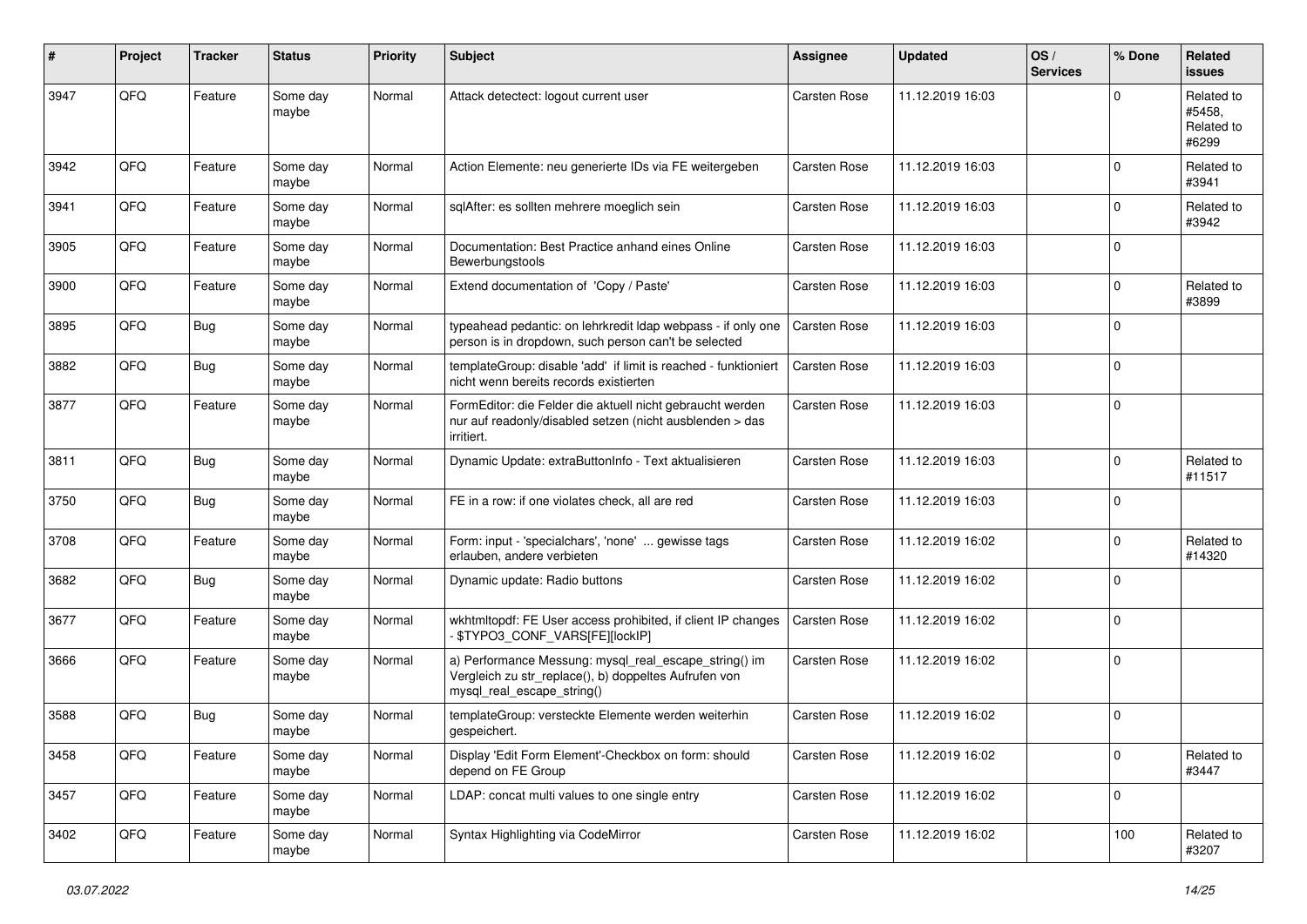| #     | Project | <b>Tracker</b> | <b>Status</b>     | <b>Priority</b> | <b>Subject</b>                                                                                                                | Assignee            | <b>Updated</b>   | OS/<br><b>Services</b> | % Done      | Related<br><b>issues</b>                    |
|-------|---------|----------------|-------------------|-----------------|-------------------------------------------------------------------------------------------------------------------------------|---------------------|------------------|------------------------|-------------|---------------------------------------------|
| 3385  | QFQ     | Feature        | Some day<br>maybe | Normal          | templateGroup: insert/update/delete non primary records                                                                       | Carsten Rose        | 11.12.2019 16:02 |                        | $\Omega$    |                                             |
| 3350  | QFQ     | Feature        | Some day<br>maybe | Normal          | FormEditor: Hilfetext hinter 'checktype'                                                                                      | Carsten Rose        | 11.12.2019 16:02 |                        | $\Omega$    |                                             |
| 3349  | QFQ     | <b>Bug</b>     | Some day<br>maybe | Normal          | config.qfq.ini: a) vertraegt keine '=' im Value (z.B. Passwort),<br>b) Values sollten in ticks einschliessbar sein (spaces, ) | Carsten Rose        | 11.12.2019 16:02 |                        | $\Omega$    |                                             |
| 3332  | QFQ     | Feature        | Some day<br>maybe | Normal          | Uploads: Thumbnails, Details zum hochgeladenen File                                                                           | <b>Carsten Rose</b> | 11.12.2019 16:02 |                        | $\Omega$    | Related to<br>#3264,<br>Related to<br>#5333 |
| 3331  | QFQ     | Feature        | Some day<br>maybe | Normal          | Default Tooltip fuer _page? Links: mit Form und Record ID                                                                     | <b>Carsten Rose</b> | 11.12.2019 16:02 |                        | $\Omega$    |                                             |
| 3291  | QFQ     | Feature        | Some day<br>maybe | Normal          | AutoCron websiteToken                                                                                                         | Carsten Rose        | 11.12.2019 16:02 |                        | $\Omega$    | Related to<br>#4250                         |
| 3285  | QFQ     | Feature        | Some day<br>maybe | Normal          | Zeichenlimit pro Feld: textarea / editor                                                                                      | Carsten Rose        | 11.12.2019 16:02 |                        | $\Omega$    |                                             |
| 3267  | QFQ     | Feature        | Some day<br>maybe | Normal          | 2 Forms auf einer Seite: real + Read only                                                                                     | <b>Carsten Rose</b> | 11.12.2019 16:03 |                        | $\Omega$    |                                             |
| 3216  | QFQ     | Feature        | Some day<br>maybe | Normal          | dynamic update für checkbox label2                                                                                            | Carsten Rose        | 11.12.2019 16:03 |                        | $\Omega$    | Related to<br>#2081                         |
| 3130  | QFQ     | Bug            | Some day<br>maybe | Normal          | Debug Info's nicht korrekt nach 'New > Save'.                                                                                 | Carsten Rose        | 11.12.2019 16:03 |                        | $\Omega$    | Related to<br>#3253                         |
| 2995  | QFQ     | Feature        | Some day<br>maybe | Normal          | Dropdown JQuery Plugin: 'chosen' - Moeglichkeit um Select<br>Listen mehr Funktion zu geben. Kein Bootstrap noetig.            | Carsten Rose        | 11.12.2019 16:03 |                        | $\Omega$    |                                             |
| 2643  | QFQ     | Bug            | Some day<br>maybe | Normal          | Zend / PHP Webinars anschauen                                                                                                 | Carsten Rose        | 01.02.2020 15:56 |                        | $\Omega$    |                                             |
| 2084  | QFQ     | Feature        | Some day<br>maybe | Normal          | Mailto mit encryption: Subrecord                                                                                              | Carsten Rose        | 11.12.2019 16:03 |                        | $\Omega$    | Related to<br>#2082                         |
| 1946  | QFQ     | Feature        | Some day<br>maybe | Normal          | Kontrolle ob der ReadOnly Modus bei den<br>Formularelementen korrekt implementiert ist                                        | Carsten Rose        | 11.12.2019 16:03 |                        | $\Omega$    |                                             |
| 1635  | QFQ     | Feature        | Some day<br>maybe | Normal          | QFQ Extension content record: weitere Optionen<br>einblenden.                                                                 | Carsten Rose        | 11.12.2019 16:03 |                        | $\mathbf 0$ |                                             |
| 12584 | QFQ     | Feature        | Feedback          | Normal          | T3 v10 migration script: replace alias-patterns (v11)                                                                         | Carsten Rose        | 28.05.2022 11:12 |                        | 100         |                                             |
| 12546 | QFQ     | Bug            | Feedback          | Normal          | Branch 'Development' - Unit Tests mit dirty workaround<br>angepasst                                                           | <b>Carsten Rose</b> | 19.03.2022 17:48 |                        | $\Omega$    |                                             |
| 5894  | QFQ     | Feature        | Feedback          | Normal          | Typeahead in Report: show/hide rows dynamically                                                                               | Carsten Rose        | 18.02.2022 08:50 |                        | $\Omega$    | Related to<br>#5893,<br>Related to<br>#5885 |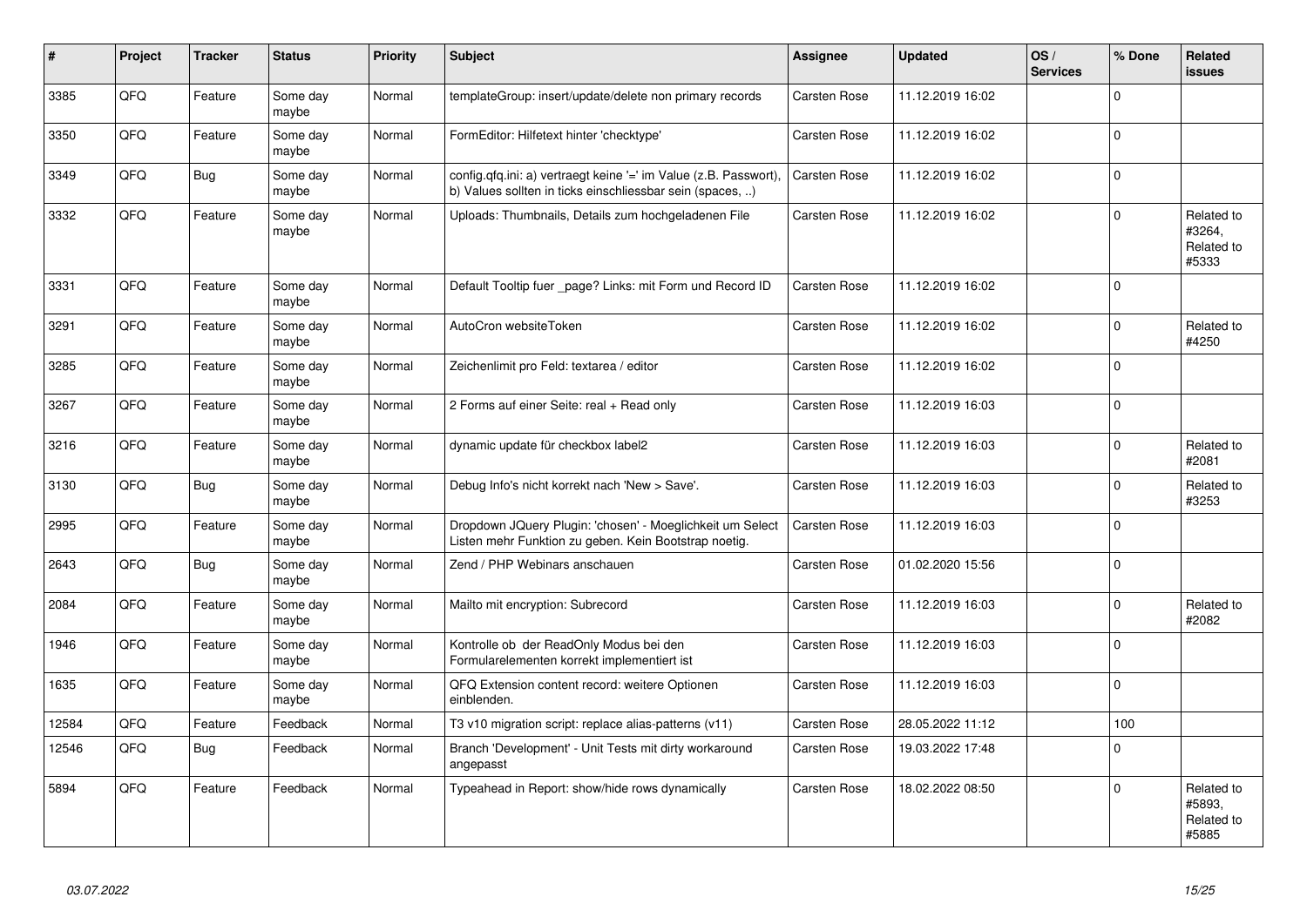| #     | Project | <b>Tracker</b> | <b>Status</b>              | Priority | <b>Subject</b>                                       | Assignee     | <b>Updated</b>   | OS/<br><b>Services</b> | % Done      | Related<br><b>issues</b>                                                                                                       |
|-------|---------|----------------|----------------------------|----------|------------------------------------------------------|--------------|------------------|------------------------|-------------|--------------------------------------------------------------------------------------------------------------------------------|
| 13566 | QFQ     | Feature        | Ready to sync<br>(develop) | Normal   | Delete config-example.qfq.php file                   | Carsten Rose | 23.12.2021 09:25 |                        | $\mathbf 0$ |                                                                                                                                |
| 14323 | QFQ     | Bug            | In Progress                | Normal   | Report: render=both single - no impact               | Carsten Rose | 19.06.2022 18:31 |                        | $\mathbf 0$ |                                                                                                                                |
| 14175 | QFQ     | <b>Bug</b>     | In Progress                | Normal   | Opening a form with no QFQ Session cookie fails      | Carsten Rose | 03.06.2022 10:40 |                        | $\mathbf 0$ |                                                                                                                                |
| 13330 | QFQ     | Feature        | In Progress                | Normal   | Multi Form: Upload                                   | Carsten Rose | 07.11.2021 12:40 |                        | 50          | Related to<br>#9706                                                                                                            |
| 12440 | QFQ     | Feature        | In Progress                | Normal   | Typo3 V10 upgrade (durchfuehren und testen)          | Carsten Rose | 21.03.2022 09:53 |                        | 50          | Related to<br>#12357,<br>Related to<br>#12067,<br>Related to<br>#10661                                                         |
| 12439 | QFQ     | Feature        | In Progress                | Normal   | TinyMCE Paste from Word & Character Count/Limit      | Carsten Rose | 05.05.2021 22:15 |                        | $\mathbf 0$ |                                                                                                                                |
| 11980 | QFQ     | Feature        | In Progress                | Normal   | protected verzeichnis MUSS geschützt werden          | Carsten Rose | 07.09.2021 13:30 |                        | $\mathbf 0$ |                                                                                                                                |
| 11517 | QFQ     | Bug            | In Progress                | Normal   | extraButtonInfo Broken for multiple FormElements     | Carsten Rose | 12.05.2022 13:12 |                        | $\mathbf 0$ | Related to<br>#7890,<br>Related to<br>#3811, Has<br>duplicate<br>#10905, Has<br>duplicate<br>#10553, Has<br>duplicate<br>#6779 |
| 11076 | QFQ     | Feature        | In Progress                | Normal   | SELECT  AS _websocket                                | Carsten Rose | 30.08.2020 17:49 |                        | $\mathbf 0$ |                                                                                                                                |
| 10793 | QFQ     | Feature        | In Progress                | Normal   | <b>Update NPM Packages</b>                           | Carsten Rose | 07.09.2021 13:25 |                        | 30          |                                                                                                                                |
| 10661 | QFQ     | Bug            | In Progress                | Normal   | Typo3 Warnungen                                      | Carsten Rose | 07.09.2021 13:23 |                        | $\mathbf 0$ | Related to<br>#12440                                                                                                           |
| 10443 | QFQ     | Feature        | In Progress                | Normal   | Konzept_api / _live                                  | Carsten Rose | 07.05.2020 09:39 |                        | $\mathbf 0$ |                                                                                                                                |
| 9691  | QFQ     | Bug            | In Progress                | Normal   | Checkbox: dynamic update > readonly                  | Carsten Rose | 01.02.2020 23:22 |                        | 50          | Related to<br>#9834                                                                                                            |
| 6250  | QFQ     | Feature        | In Progress                | Normal   | Enhance layout: a) Subrecord, b) Subrecord-Title     | Carsten Rose | 01.02.2020 23:22 |                        | $\mathbf 0$ | Related to<br>#5391                                                                                                            |
| 5695  | QFQ     | Feature        | In Progress                | Normal   | Multiform                                            | Carsten Rose | 02.01.2021 18:38 |                        | $\mathbf 0$ |                                                                                                                                |
| 14371 | QFQ     | Feature        | Priorize                   | Normal   | LDAP via REPORT                                      | Carsten Rose | 19.06.2022 16:37 |                        | 0           |                                                                                                                                |
| 14290 | QFQ     | Feature        | Priorize                   | Normal   | FormEditor: Show Table Definition                    | Carsten Rose | 19.06.2022 16:37 |                        | $\mathbf 0$ |                                                                                                                                |
| 14283 | QFQ     | <b>Bug</b>     | Priorize                   | Normal   | HEIC / HEIF convert doesn't trigger                  | Carsten Rose | 19.06.2022 16:37 |                        | $\mathbf 0$ |                                                                                                                                |
| 12504 | QFQ     | Feature        | Priorize                   | Normal   | sql.log: report fe.id                                | Carsten Rose | 05.05.2021 22:09 |                        | $\mathbf 0$ |                                                                                                                                |
| 12503 | QFQ     | Feature        | Priorize                   | Normal   | Detect dangerous UPDATE statement with missing WHERE | Carsten Rose | 05.05.2021 22:09 |                        | $\mathbf 0$ |                                                                                                                                |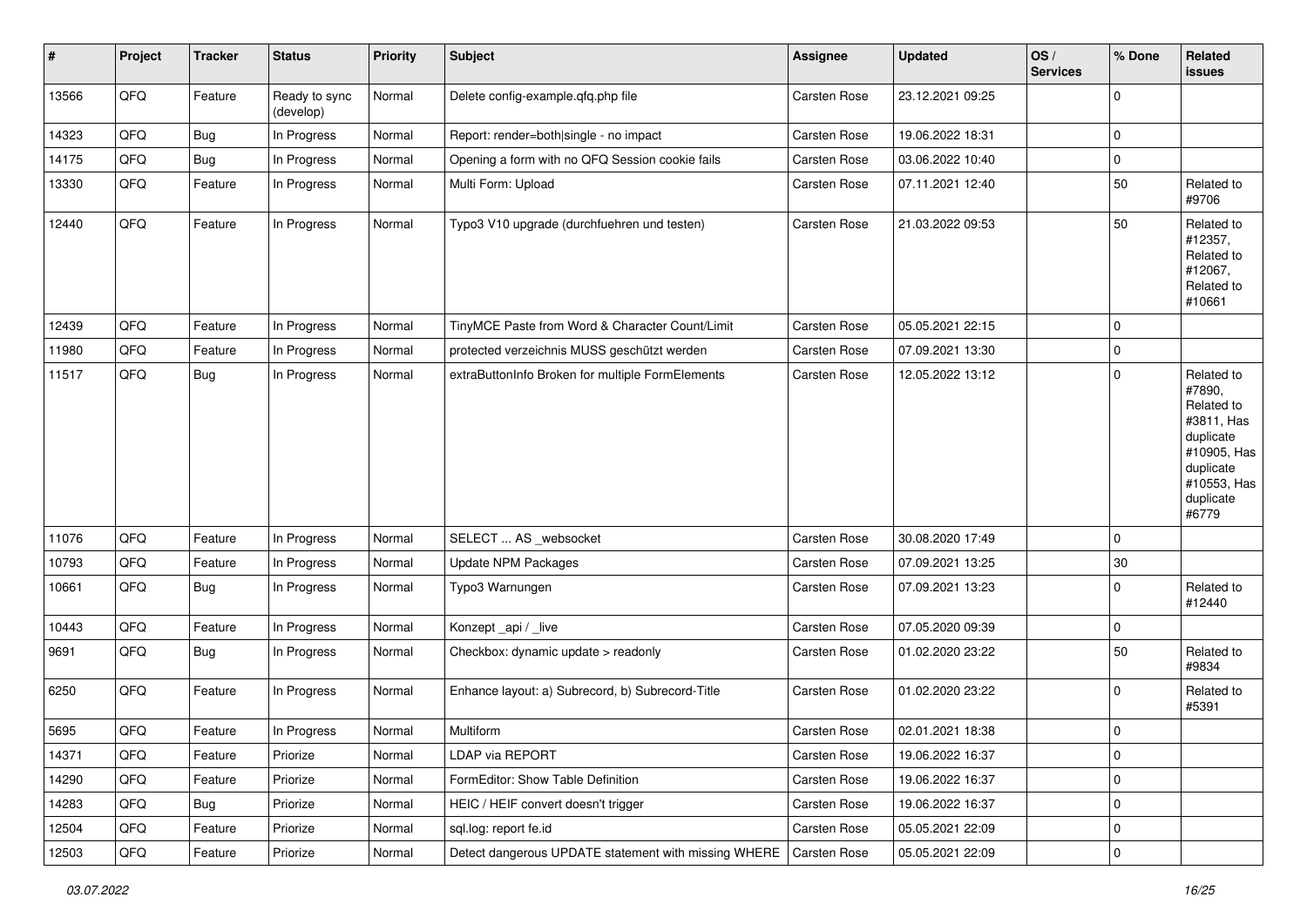| $\vert$ # | Project | <b>Tracker</b> | <b>Status</b> | <b>Priority</b> | <b>Subject</b>                                                                                           | Assignee            | <b>Updated</b>   | OS/<br><b>Services</b> | % Done      | Related<br>issues                                                       |
|-----------|---------|----------------|---------------|-----------------|----------------------------------------------------------------------------------------------------------|---------------------|------------------|------------------------|-------------|-------------------------------------------------------------------------|
| 12452     | QFQ     | Feature        | Priorize      | Normal          | BaseURL: alsways with '/' at the end                                                                     | Carsten Rose        | 19.06.2022 13:45 |                        | $\Omega$    | Related to<br>#10782                                                    |
| 12325     | QFQ     | Bug            | Priorize      | Normal          | MultiDB form.dblndex not working for report syntax                                                       | <b>Carsten Rose</b> | 07.09.2021 13:37 |                        | $\mathbf 0$ | Related to<br>#12145,<br>Related to<br>#12314                           |
| 11320     | QFQ     | Feature        | Priorize      | Normal          | Typo3 Version 10 support                                                                                 | Carsten Rose        | 05.05.2021 22:09 |                        | $\mathbf 0$ |                                                                         |
| 10015     | QFQ     | Feature        | Priorize      | Normal          | Monospace in Textarea                                                                                    | Carsten Rose        | 03.02.2020 13:40 |                        | $\mathbf 0$ |                                                                         |
| 10012     | QFQ     | Feature        | Priorize      | Normal          | redirectAllMailTo: {{beEmail:T}}                                                                         | Carsten Rose        | 08.05.2021 09:54 |                        | $\Omega$    | Related to<br>#12412,<br>Related to<br>#12413,<br>Related to<br>#10011  |
| 10011     | QFQ     | Feature        | Priorize      | Normal          | Offer new STORE TYPO3 Variable 'beUser', 'beEmail'                                                       | Carsten Rose        | 08.05.2021 09:51 |                        | $\mathbf 0$ | Related to<br>#10012,<br>Related to<br>#12511                           |
| 10005     | QFQ     | Feature        | Priorize      | Normal          | Report / special column name:  AS _calendar                                                              | Carsten Rose        | 03.06.2020 17:28 |                        | $\mathbf 0$ |                                                                         |
| 9975      | QFQ     | <b>Bug</b>     | Priorize      | Normal          | Dropdown Menu: 'r:3' broken                                                                              | <b>Carsten Rose</b> | 01.02.2020 10:13 |                        | $\mathbf 0$ |                                                                         |
| 9968      | QFQ     | Feature        | Priorize      | Normal          | Tooltip in Links for Developer                                                                           | Carsten Rose        | 01.02.2020 23:17 |                        | $\pmb{0}$   |                                                                         |
| 9958      | QFQ     | <b>Bug</b>     | Priorize      | Normal          | Broken subrecord query: no error message                                                                 | Carsten Rose        | 05.02.2021 15:15 |                        | $\mathbf 0$ |                                                                         |
| 9947      | QFQ     | <b>Bug</b>     | Priorize      | Normal          | Unwanted error message if missing 'typeAheadSqlPrefetch'                                                 | <b>Carsten Rose</b> | 01.02.2020 10:13 |                        | $\mathbf 0$ |                                                                         |
| 9928      | QFQ     | Feature        | Priorize      | Normal          | SpecialColumnName: a) Deprecated: ' AS "_+tag " ', b)<br>New: ' AS "_ <tag1><tag2>"'</tag2></tag1>       | Carsten Rose        | 01.02.2020 23:17 |                        | $\mathbf 0$ | Related to<br>#9929                                                     |
| 9900      | QFQ     | Feature        | Priorize      | Normal          | Generic API Call: tt-content record >> JSON                                                              | Carsten Rose        | 01.02.2020 10:13 |                        | $\mathbf 0$ |                                                                         |
| 9862      | QFQ     | <b>Bug</b>     | Priorize      | Normal          | Failed writing to sql mail qfq.log should throw an exception                                             | Carsten Rose        | 01.02.2020 10:13 |                        | $\mathbf 0$ |                                                                         |
| 9834      | QFQ     | <b>Bug</b>     | Priorize      | Normal          | Input elements with tag 'disabled' are missing on<br>form-submit: server option 'processReadOnly' broken | Carsten Rose        | 07.12.2021 16:43 |                        | $\mathbf 0$ | Related to<br>#9691,<br>Related to<br>#5305, Has<br>duplicate<br>#12331 |
| 9668      | QFQ     | Feature        | Priorize      | Normal          | Form.mode: rename 'hidden' to 'hide'                                                                     | Carsten Rose        | 05.05.2021 22:14 |                        | $\mathbf 0$ | Related to<br>#6437                                                     |
| 9394      | QFQ     | Feature        | Priorize      | Normal          | REST: allow for non numerical ids in get requests                                                        | Carsten Rose        | 05.05.2021 22:10 |                        | $\mathbf 0$ |                                                                         |
| 9346      | QFQ     | Feature        | Priorize      | Normal          | beforeSave: check if an upload is given                                                                  | Carsten Rose        | 11.06.2021 21:18 |                        | $\mathbf 0$ |                                                                         |
| 8963      | QFQ     | Feature        | Priorize      | Normal          | Setting values in a store: flexible way                                                                  | Carsten Rose        | 05.05.2021 22:10 |                        | $\mathbf 0$ | Related to<br>#8975                                                     |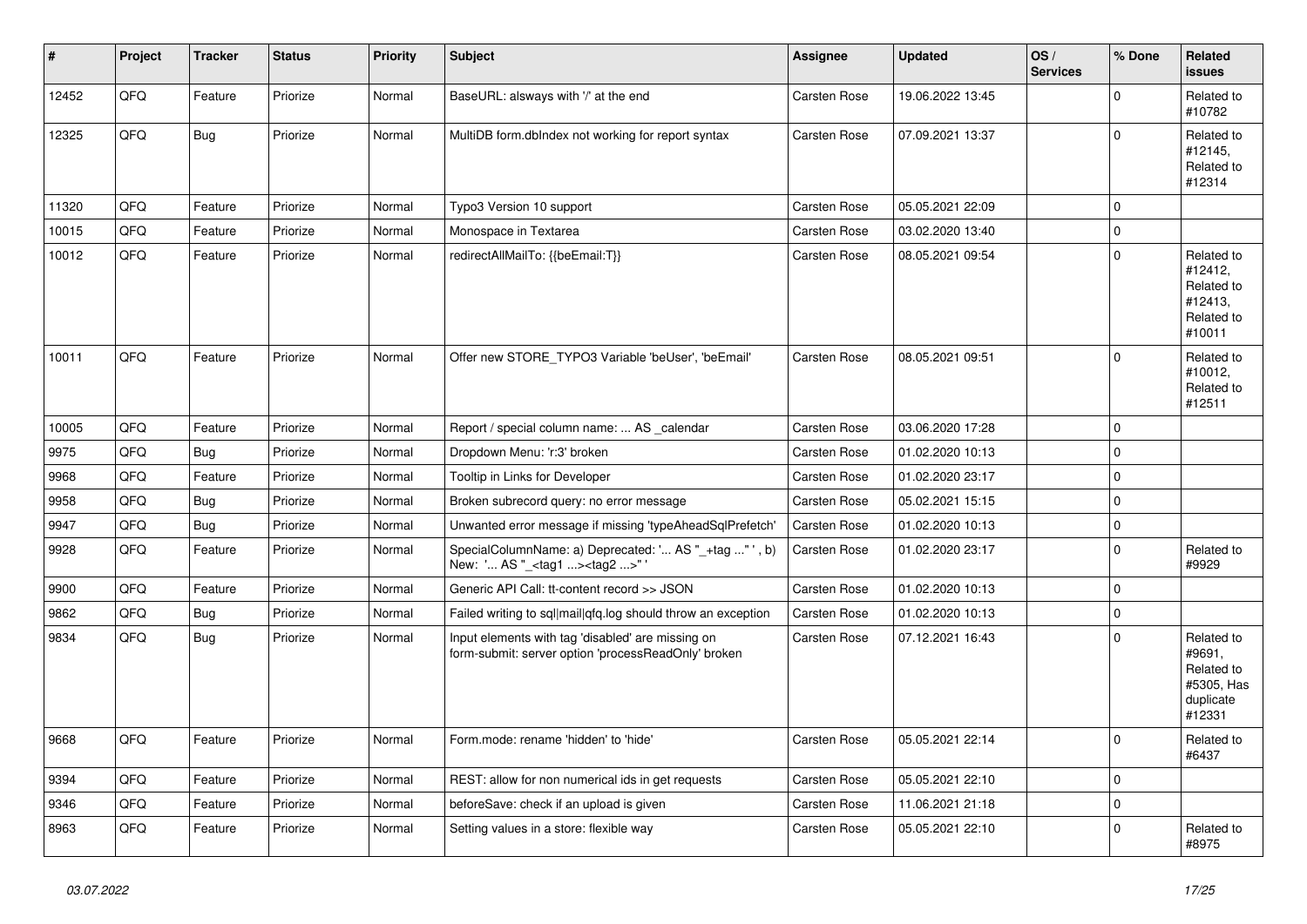| #     | Project | <b>Tracker</b> | <b>Status</b> | <b>Priority</b> | <b>Subject</b>                                                                            | <b>Assignee</b>     | <b>Updated</b>   | OS/<br><b>Services</b> | % Done      | Related<br>issues                           |
|-------|---------|----------------|---------------|-----------------|-------------------------------------------------------------------------------------------|---------------------|------------------|------------------------|-------------|---------------------------------------------|
| 8585  | QFQ     | Feature        | Priorize      | Normal          | Enhance Error message for 'unknown form'                                                  | Carsten Rose        | 01.02.2020 10:13 |                        | $\Omega$    |                                             |
| 8584  | QFQ     | Feature        | Priorize      | Normal          | FE 'Action' - never assign to Container (except Template)<br>Group)                       | <b>Carsten Rose</b> | 01.02.2020 10:13 |                        | $\Omega$    |                                             |
| 8277  | QFQ     | Feature        | Priorize      | Normal          | fe.parameter.default=                                                                     | <b>Carsten Rose</b> | 01.02.2020 23:17 |                        | 0           | Related to<br>#8113                         |
| 8044  | QFQ     | Feature        | Priorize      | Normal          | Transaction: a) Form, b) Report                                                           | <b>Carsten Rose</b> | 05.05.2021 22:14 |                        | $\Omega$    | Related to<br>#8043                         |
| 8037  | QFQ     | Bug            | Priorize      | Normal          | FE.type=upload (advanced mode): {{slaveld:V}} missing<br>during dynamic update            | Carsten Rose        | 01.02.2020 10:13 |                        | $\Omega$    |                                             |
| 8034  | QFQ     | Feature        | Priorize      | Normal          | FormElement 'data': 22.22.2222 should not be accepted                                     | <b>Carsten Rose</b> | 01.02.2020 10:13 |                        | $\Omega$    |                                             |
| 7656  | QFQ     | Bug            | Priorize      | Normal          | FE with required, 'pattern' and 'extraButtonLock': always<br>complain about missing value | <b>Carsten Rose</b> | 01.02.2020 10:13 |                        | $\mathbf 0$ |                                             |
| 7630  | QFQ     | Feature        | Priorize      | Normal          | detailed error message for simple upload                                                  | <b>Carsten Rose</b> | 01.02.2020 10:13 |                        | $\Omega$    |                                             |
| 7616  | QFQ     | Bug            | Priorize      | Normal          | Selectlist with Enum & Dynamic Update                                                     | Carsten Rose        | 01.02.2020 10:13 |                        | $\Omega$    |                                             |
| 7522  | QFQ     | Feature        | Priorize      | Normal          | Inserting default index.html to folder (Avoid Apache<br>Indexing)                         | Carsten Rose        | 01.02.2020 10:13 |                        | $\mathbf 0$ |                                             |
| 7290  | QFQ     | Feature        | Priorize      | Normal          | FormEditor: title as textarea if LEN(title)>60                                            | <b>Carsten Rose</b> | 01.02.2020 10:13 |                        | $\Omega$    | Blocked by<br>#7682                         |
| 7217  | QFQ     | Feature        | Priorize      | Normal          | Download: notice User if `_sip=?` is missing                                              | <b>Carsten Rose</b> | 01.02.2020 10:13 |                        | 0           |                                             |
| 6998  | QFQ     | Feature        | Priorize      | Normal          | Form: with debug=on show column information as tooltip of<br>column label                 | <b>Carsten Rose</b> | 01.02.2020 10:13 |                        | $\Omega$    |                                             |
| 6574  | QFQ     | Bug            | Priorize      | Normal          | qfq.log: Fehlermeldung wurde angezeigt, aber nicht geloggt                                | Carsten Rose        | 01.02.2020 10:13 |                        | $\mathbf 0$ |                                             |
| 5942  | QFQ     | Feature        | Priorize      | Normal          | 'L' and 'type': append to links, generate via '_link' by using<br>'u:' .                  | <b>Carsten Rose</b> | 01.02.2020 10:13 |                        | $\mathbf 0$ |                                             |
| 3867  | QFQ     | Feature        | Priorize      | Normal          | Readonly Formular: Template Groups add/delete<br>ausbeldnen                               | Carsten Rose        | 05.05.2021 22:12 |                        | $\Omega$    |                                             |
| 3782  | QFQ     | Bug            | Priorize      | Normal          | Bei fehlerhafter Eingabe (z.B. Datum) sollte das erwartete<br>Format angezeigt werden     | Carsten Rose        | 01.02.2020 10:13 |                        | $\Omega$    |                                             |
| 14305 | QFQ     | Bug            | New           | Normal          | Inline Report editing does not create history entries                                     | Carsten Rose        | 10.06.2022 11:55 |                        | $\mathbf 0$ |                                             |
| 14304 | QFQ     | <b>Bug</b>     | <b>New</b>    | Normal          | table sorter view safer does not work                                                     | Carsten Rose        | 10.06.2022 11:49 |                        | $\mathbf 0$ |                                             |
| 14233 | QFQ     | <b>Bug</b>     | New           | Normal          | AS _link: question - HTML is not rendered                                                 | Carsten Rose        | 28.05.2022 11:02 |                        | $\Omega$    |                                             |
| 14091 | QFQ     | <b>Bug</b>     | New           | Normal          | inconsistent template path for twig                                                       | Carsten Rose        | 19.04.2022 18:36 |                        | $\mathbf 0$ |                                             |
| 14090 | QFQ     | Feature        | New           | Normal          | Nützliche _script funktionen                                                              | Carsten Rose        | 28.05.2022 11:03 |                        | $\mathbf 0$ |                                             |
| 14077 | QFQ     | <b>Bug</b>     | New           | Normal          | As _link: Attribute 'class' missing by r:1 and r:3 - but should<br>set                    | Carsten Rose        | 28.05.2022 11:02 |                        | 0           | Related to<br>#5342,<br>Related to<br>#4343 |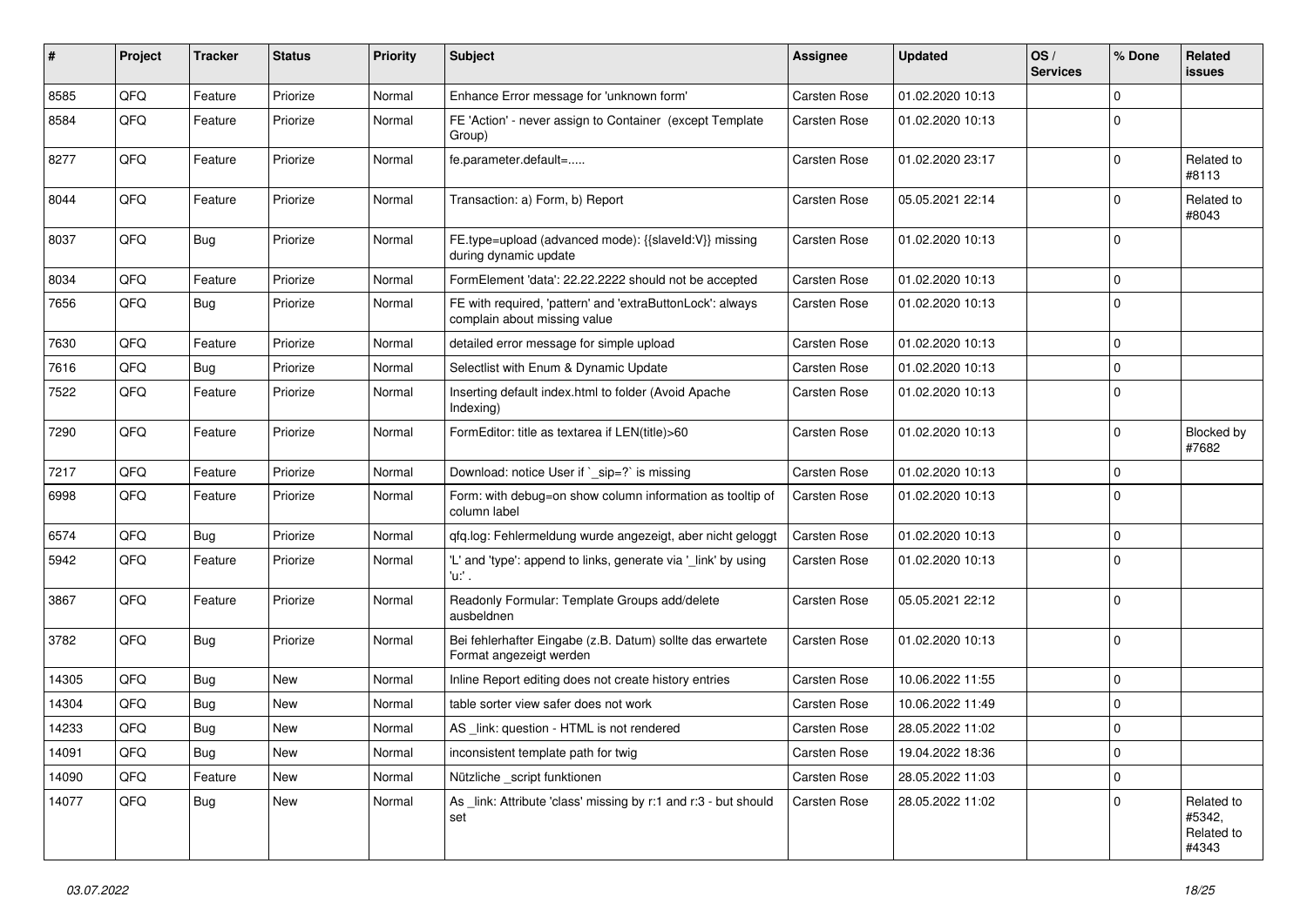| #     | Project | <b>Tracker</b> | <b>Status</b> | <b>Priority</b> | <b>Subject</b>                                                                                                                                      | <b>Assignee</b>     | <b>Updated</b>   | OS/<br><b>Services</b> | % Done         | Related<br>issues    |
|-------|---------|----------------|---------------|-----------------|-----------------------------------------------------------------------------------------------------------------------------------------------------|---------------------|------------------|------------------------|----------------|----------------------|
| 13843 | QFQ     | Feature        | <b>New</b>    | Normal          | Create JWT via QFQ                                                                                                                                  | <b>Carsten Rose</b> | 19.03.2022 17:42 |                        | $\Omega$       |                      |
| 13841 | QFQ     | Feature        | <b>New</b>    | Normal          | Create PDF via iText - evaluate                                                                                                                     | <b>Carsten Rose</b> | 19.03.2022 17:42 |                        | 0              |                      |
| 13706 | QFQ     | <b>Bug</b>     | <b>New</b>    | Normal          | Wrong CheckType in FieldElement LastStatus of Form Cron                                                                                             | <b>Carsten Rose</b> | 21.01.2022 18:20 |                        | $\Omega$       |                      |
| 13700 | QFQ     | Feature        | <b>New</b>    | Normal          | Redesign gfg.io Seite                                                                                                                               | <b>Carsten Rose</b> | 19.03.2022 17:43 |                        | $\mathbf 0$    |                      |
| 13659 | QFQ     | Bug            | <b>New</b>    | Normal          | wrong sanitize class applied to R-store                                                                                                             | <b>Carsten Rose</b> | 15.01.2022 14:23 |                        | 0 I            |                      |
| 13592 | QFQ     | Bug            | <b>New</b>    | Normal          | QFQ Build Queue: das vergeben von Tags klappt nicht. Es<br>werden keine Releases gebaut.                                                            | <b>Carsten Rose</b> | 19.03.2022 17:45 |                        | $\Omega$       |                      |
| 13467 | QFQ     | Feature        | <b>New</b>    | Normal          | ChangeLog Generator                                                                                                                                 | <b>Carsten Rose</b> | 19.03.2022 17:46 |                        | 0              | Related to<br>#11460 |
| 13460 | QFQ     | Bug            | <b>New</b>    | Normal          | Doc: Password set/reset  password should not processed<br>with 'html encode'                                                                        | <b>Carsten Rose</b> | 19.03.2022 17:46 |                        | 0              |                      |
| 13451 | QFQ     | Bug            | <b>New</b>    | Normal          | Character Counter / Max Character: Problem in Safari                                                                                                | Carsten Rose        | 15.04.2022 17:18 |                        | $\overline{0}$ |                      |
| 13354 | QFQ     | Feature        | <b>New</b>    | Normal          | Using Websocket in QFQ                                                                                                                              | <b>Carsten Rose</b> | 10.11.2021 15:47 |                        | $\Omega$       |                      |
| 13332 | QFQ     | Bug            | <b>New</b>    | Normal          | Multi Form: Required Felder werden visuell nicht markiert.                                                                                          | <b>Carsten Rose</b> | 19.03.2022 17:47 |                        | $\mathbf 0$    |                      |
| 13331 | QFQ     | Bug            | <b>New</b>    | Normal          | Multi Form: Clear Icon misplaced                                                                                                                    | <b>Carsten Rose</b> | 19.03.2022 17:47 |                        | 0              |                      |
| 12716 | QFQ     | Bug            | <b>New</b>    | Normal          | template group: Pattern only applied to first instance                                                                                              | <b>Carsten Rose</b> | 19.03.2022 17:47 |                        | $\Omega$       |                      |
| 12714 | QFQ     | Bug            | New           | Normal          | Conversion of GIF to PDF broken when GIF contains Alpha.                                                                                            | <b>Carsten Rose</b> | 19.03.2022 17:49 |                        | $\overline{0}$ |                      |
| 12679 | QFQ     | Feature        | <b>New</b>    | Normal          | tablesorter: custom column width                                                                                                                    | <b>Carsten Rose</b> | 16.06.2021 11:10 |                        | $\mathbf 0$    |                      |
| 12664 | QFQ     | Feature        | New           | Normal          | TinyMCE: report/remove malicous HTML/JS Code                                                                                                        | <b>Carsten Rose</b> | 19.03.2022 17:47 |                        | $\Omega$       | Related to<br>#14320 |
| 12632 | QFQ     | Feature        | <b>New</b>    | Normal          | TinyMCE: Prepare CSS classes for images                                                                                                             | <b>Carsten Rose</b> | 04.06.2021 14:35 |                        | 100            | Blocked by<br>#12186 |
| 12603 | QFQ     | Feature        | <b>New</b>    | Normal          | Dropdown (Select), Radio, checkbox:<br>itemListAlways={{!SELECT key, value}}                                                                        | <b>Carsten Rose</b> | 19.03.2022 17:47 |                        | 0              |                      |
| 12581 | QFQ     | Bug            | <b>New</b>    | Normal          | Form.forward=close: Record 'new' in new browser tab ><br>save (& close) >> Form is not reloaded with new created<br>record id and stays in mode=new | <b>Carsten Rose</b> | 19.03.2022 17:48 |                        | 0              |                      |
| 12520 | QFQ     | Bug            | <b>New</b>    | Normal          | Switch FE User: still active even FE User session expired                                                                                           | <b>Carsten Rose</b> | 19.03.2022 17:48 |                        | $\Omega$       |                      |
| 12512 | QFQ     | <b>Bug</b>     | <b>New</b>    | Normal          | Some MySQL Installation can't use 'stored procedures'                                                                                               | <b>Carsten Rose</b> | 19.03.2022 17:48 |                        | $\overline{0}$ |                      |
| 12480 | QFQ     | Feature        | <b>New</b>    | Normal          | If QFQ upgrade is running, block further request                                                                                                    | <b>Carsten Rose</b> | 03.05.2021 20:45 |                        | $\Omega$       |                      |
| 12477 | QFQ     | Feature        | <b>New</b>    | Normal          | Support for refactoring: Form, FormElement, diverse<br>Tabellen/Spalten, tt-content Records                                                         | Carsten Rose        | 03.05.2021 20:45 |                        | $\Omega$       |                      |
| 12474 | QFQ     | Feature        | New           | Normal          | Check BaseConfigURL if it is given and the the last char is '/                                                                                      | <b>Carsten Rose</b> | 03.05.2021 20:45 |                        | $\Omega$       |                      |
| 12465 | QFQ     | Feature        | New           | Normal          | QFQ Function: use in FE to fill StoreRecord                                                                                                         | <b>Carsten Rose</b> | 05.05.2021 21:58 |                        | $\Omega$       |                      |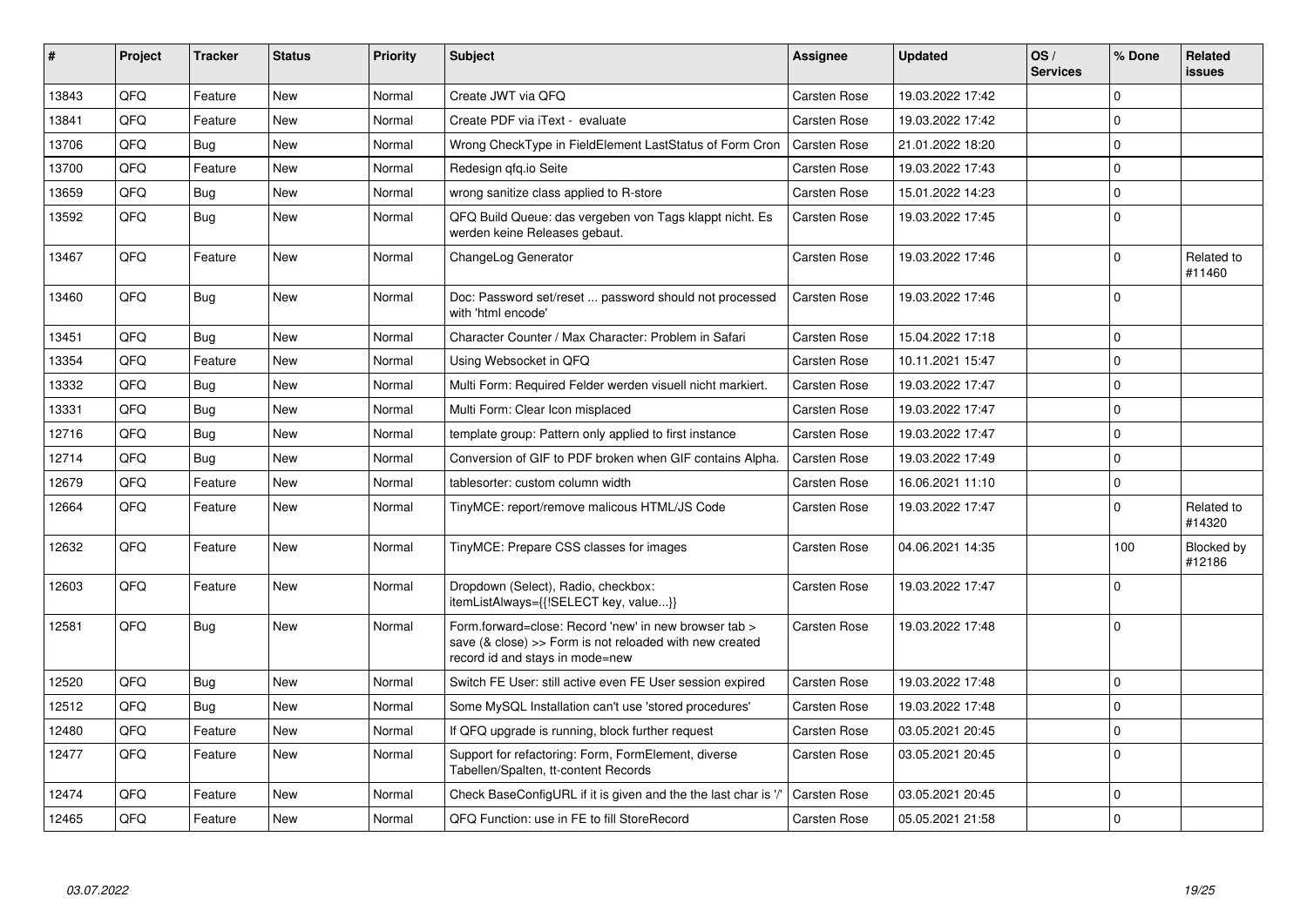| #     | Project | <b>Tracker</b> | <b>Status</b> | <b>Priority</b> | Subject                                                                                                        | <b>Assignee</b>     | <b>Updated</b>   | OS/<br><b>Services</b> | % Done      | Related<br><b>issues</b>                      |
|-------|---------|----------------|---------------|-----------------|----------------------------------------------------------------------------------------------------------------|---------------------|------------------|------------------------|-------------|-----------------------------------------------|
| 12413 | QFQ     | Feature        | <b>New</b>    | Normal          | STORE_TYPO3: enhance for {{be_users.email:T}},<br>{fe users.email:T}}                                          | Carsten Rose        | 03.05.2021 20:45 |                        | $\Omega$    | Related to<br>#12412,<br>Related to<br>#10012 |
| 12412 | QFQ     | Feature        | New           | Normal          | Action/Escape qualifier 'e' (empty), '0': if given, an empty<br>string (or '0') will be treated as 'not found' | Carsten Rose        | 08.05.2021 09:40 |                        | $\mathbf 0$ | Related to<br>#12413,<br>Related to<br>#10012 |
| 12400 | QFQ     | Feature        | New           | Normal          | Tutorial ist in QFQ Doku, Wird in der Suche gefunden, es<br>gibt aber kein Menupunkt - Inhalt ueberpruefen     | Carsten Rose        | 03.05.2021 20:45 |                        | $\Omega$    |                                               |
| 12330 | QFQ     | Feature        | <b>New</b>    | Normal          | Copy to input field / text area / TinyMCE                                                                      | Carsten Rose        | 07.04.2021 09:01 |                        | $\mathbf 0$ |                                               |
| 12327 | QFQ     | Bug            | <b>New</b>    | Normal          | Copy to clipboard: Glyphicon can not be changed                                                                | Carsten Rose        | 27.12.2021 17:59 |                        | $\mathbf 0$ |                                               |
| 12269 | QFQ     | Feature        | <b>New</b>    | Normal          | 2FA - Login                                                                                                    | Carsten Rose        | 03.05.2021 20:45 |                        | $\mathbf 0$ |                                               |
| 12187 | QFQ     | Bug            | New           | Normal          | Trigger FormAsFile() via Report: probably problem with multi<br>DB setup                                       | Carsten Rose        | 20.03.2021 21:20 |                        | $\mathbf 0$ |                                               |
| 12163 | QFQ     | Feature        | <b>New</b>    | Normal          | Checkbox: table wrap                                                                                           | Carsten Rose        | 03.05.2021 20:51 |                        | $\mathbf 0$ |                                               |
| 12162 | QFQ     | Feature        | New           | Normal          | FE.type=sendmail: personalized mailing (several mails) via<br>template                                         | <b>Carsten Rose</b> | 03.05.2021 20:45 |                        | $\mathbf 0$ |                                               |
| 12146 | QFQ     | Feature        | <b>New</b>    | Normal          | Autocron Job: Anzeigen wann der naechste Job ausgefuehrt<br>wird, resp das er nicht ausgefuehrt wird           | <b>Carsten Rose</b> | 15.03.2021 15:23 |                        | $\Omega$    |                                               |
| 12133 | QFQ     | Bug            | New           | Normal          | NPM, phpSpreadSheet aktualisieren                                                                              | Carsten Rose        | 15.03.2021 09:04 |                        | $\mathbf 0$ |                                               |
| 12119 | QFQ     | Feature        | <b>New</b>    | Normal          | AS paged: error message missing if there ist no 'r' argument.                                                  | Carsten Rose        | 03.05.2021 20:51 |                        | $\mathbf 0$ |                                               |
| 12109 | QFQ     | Feature        | <b>New</b>    | Normal          | Donwload Link: Plain, SIP, Persistent Link, Peristent SIP -<br>new notation                                    | Carsten Rose        | 03.05.2021 20:45 |                        | $\mathbf 0$ | Related to<br>#12085                          |
| 12045 | QFQ     | Bug            | New           | Normal          | templateGroup afterSave FE: Aufruf ohne<br>sglHonorFormElements funktioniert nicht                             | Carsten Rose        | 18.02.2021 16:33 |                        | $\mathbf 0$ |                                               |
| 12040 | QFQ     | Bug            | <b>New</b>    | Normal          | FE Mode 'hidden' für zwei FEs auf einer Zeile                                                                  | Carsten Rose        | 18.02.2021 10:13 |                        | 0           |                                               |
| 12024 | QFQ     | Feature        | New           | Normal          | Excel Export: text columns by default decode<br>htmlspeciachar()                                               | <b>Carsten Rose</b> | 17.02.2021 23:55 |                        | $\Omega$    | Related to<br>#12022                          |
| 12023 | QFQ     | Feature        | <b>New</b>    | Normal          | MySQL Stored Precdure: QDECODESPECIALCHAR()                                                                    | Carsten Rose        | 16.02.2021 11:16 |                        | $\Omega$    | Related to<br>#12022                          |
| 11955 | QFQ     | Feature        | <b>New</b>    | Normal          | subrecord: new title option to set $\langle$ th attributes - e.g. to<br>customize tablesorter options.         | Carsten Rose        | 03.05.2021 20:47 |                        | $\mathbf 0$ | Related to<br>#11775                          |
| 11775 | QFQ     | Feature        | New           | Normal          | Subrecord Tooltip pro Feld                                                                                     | Carsten Rose        | 18.12.2020 15:22 |                        | 0           | Related to<br>#11955                          |
| 11752 | QFQ     | <b>Bug</b>     | New           | Normal          | checkbox renders multiple input elements with same name                                                        | Carsten Rose        | 17.12.2020 14:58 |                        | $\mathbf 0$ | Related to<br>#11750                          |
| 11747 | QFG     | Feature        | New           | Normal          | Maintenance Page with Redirect                                                                                 | Carsten Rose        | 03.05.2021 20:47 |                        | 0           | Related to<br>#11741                          |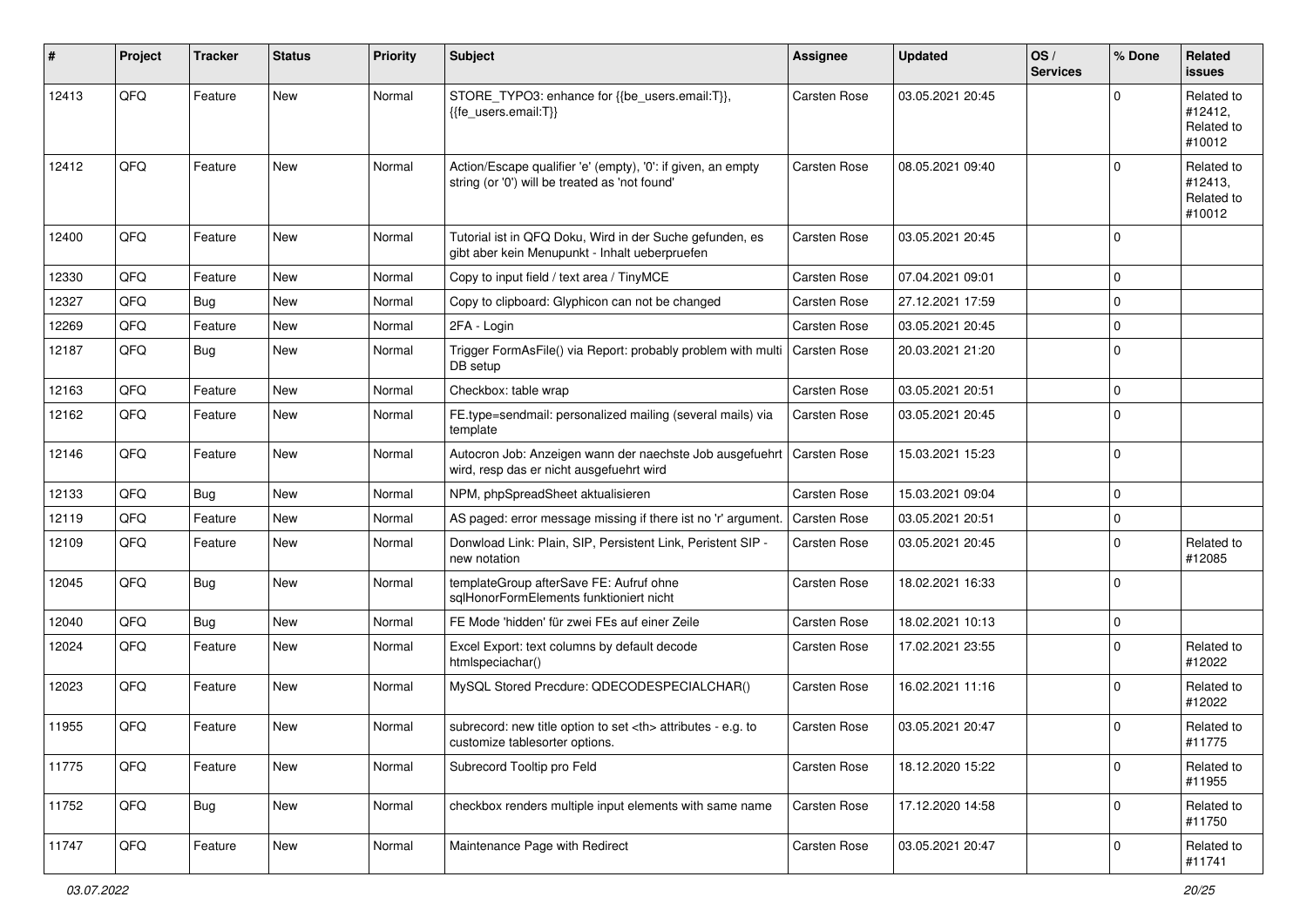| ∦     | Project | <b>Tracker</b> | <b>Status</b> | <b>Priority</b> | <b>Subject</b>                                                                      | <b>Assignee</b>     | <b>Updated</b>   | OS/<br><b>Services</b> | % Done      | Related<br><b>issues</b>                                             |
|-------|---------|----------------|---------------|-----------------|-------------------------------------------------------------------------------------|---------------------|------------------|------------------------|-------------|----------------------------------------------------------------------|
| 11702 | QFQ     | Feature        | New           | Normal          | HTML Special Char makes no sense for 'allbut' if '&' is<br>forbidden                | <b>Carsten Rose</b> | 07.12.2021 16:35 |                        | $\Omega$    | Related to<br>#5112,<br>Related to<br>#14320                         |
| 11695 | QFQ     | Bug            | <b>New</b>    | Normal          | MultiForm required FE Error                                                         | Carsten Rose        | 04.12.2020 13:34 |                        | $\Omega$    |                                                                      |
| 11668 | QFQ     | <b>Bug</b>     | <b>New</b>    | Normal          | Play function.sql - problem with mysql                                              | Carsten Rose        | 03.05.2021 20:48 |                        | $\Omega$    |                                                                      |
| 11667 | QFQ     | Bug            | New           | Normal          | MySQL mariadb-server-10.3: Incorrect datetime value                                 | Carsten Rose        | 03.05.2021 20:48 |                        | $\mathbf 0$ |                                                                      |
| 11523 | QFQ     | Feature        | <b>New</b>    | Normal          | Mit dynamic Update erkennen, ob Upload gemacht wurde                                | Carsten Rose        | 13.11.2020 15:07 |                        | 0           | Related to<br>#9533                                                  |
| 11516 | QFQ     | Feature        | <b>New</b>    | Normal          | Multi Page Form (Previous/Next Buttons)                                             | Carsten Rose        | 16.03.2021 17:52 |                        | $\mathbf 0$ |                                                                      |
| 11504 | QFQ     | Feature        | New           | Normal          | Dynamic Update: Button text update for 'Save',' Close' &<br>'Delete'                | Carsten Rose        | 12.11.2020 23:44 |                        | $\Omega$    |                                                                      |
| 11460 | QFQ     | Feature        | <b>New</b>    | Normal          | Easier creation of changelog: gitchangelog                                          | Carsten Rose        | 12.06.2021 10:20 |                        | $\Omega$    | Related to<br>#13467                                                 |
| 11239 | QFQ     | Bug            | New           | Normal          | Radiobutton (plain): horizontales Rendern abhängig vom<br>Datentyp in der Datenbank | Carsten Rose        | 30.09.2020 18:37 |                        | $\Omega$    |                                                                      |
| 11080 | QFQ     | Feature        | <b>New</b>    | Normal          | Send MQTT messages                                                                  | Carsten Rose        | 29.08.2020 19:49 |                        | $\mathbf 0$ |                                                                      |
| 10996 | QFQ     | Feature        | <b>New</b>    | Normal          | Download video via sip: no seek                                                     | <b>Carsten Rose</b> | 12.08.2020 14:18 |                        | $\mathbf 0$ |                                                                      |
| 10979 | QFQ     | Feature        | New           | Normal          | Ajax Calls an API - dataReport                                                      | Carsten Rose        | 11.05.2022 12:15 |                        | $\mathbf 0$ |                                                                      |
| 10976 | QFQ     | Feature        | <b>New</b>    | Normal          | Excel Export Verbesserungen                                                         | <b>Carsten Rose</b> | 06.08.2020 10:56 |                        | $\Omega$    |                                                                      |
| 10937 | QFQ     | Bug            | <b>New</b>    | Normal          | Fehler mit abhängigen Select- Feldern beim Positionieren                            | Carsten Rose        | 12.11.2020 23:45 |                        | 0           |                                                                      |
| 10819 | QFQ     | Feature        | New           | Normal          | Persistent SIP - second try                                                         | <b>Carsten Rose</b> | 29.06.2020 23:02 |                        | $\mathbf 0$ | Related to<br>#6261                                                  |
| 10714 | QFQ     | Feature        | <b>New</b>    | Normal          | multi Table Form                                                                    | Carsten Rose        | 16.03.2021 18:44 |                        | $\mathbf 0$ |                                                                      |
| 10704 | QFQ     | Bug            | New           | Normal          | wkhtml problem rendering fullCalendar.js / fabric.js >><br>successor: puppeteer     | Carsten Rose        | 12.11.2020 23:45 |                        | $\mathbf 0$ | Related to<br>#5024,<br>Related to<br>#4650,<br>Related to<br>#10715 |
| 10658 | QFQ     | Bug            | New           | Normal          | processReadOnly broken                                                              | Carsten Rose        | 27.05.2020 17:55 |                        | $\Omega$    |                                                                      |
| 10593 | QFG     | Feature        | New           | Normal          | label2: text behind input element                                                   | Carsten Rose        | 16.05.2020 10:57 |                        | $\mathbf 0$ |                                                                      |
| 10588 | QFQ     | Bug            | New           | Normal          | typeahed Tag: Doku anpassen                                                         | <b>Carsten Rose</b> | 12.11.2020 23:45 |                        | $\mathbf 0$ |                                                                      |
| 10322 | QFQ     | <b>Bug</b>     | New           | Normal          | FormElement / Radio: missing column 'enum' >> FE not<br>reported                    | Carsten Rose        | 07.05.2020 09:37 |                        | 0           |                                                                      |
| 10119 | QFQ     | Feature        | New           | Normal          | Dropdown (selectlist) & TypeAhead: format and catagorize<br>list                    | <b>Carsten Rose</b> | 07.05.2020 09:36 |                        | 0           |                                                                      |
| 10115 | QFG     | Feature        | New           | Normal          | TypeAhead: static list                                                              | Carsten Rose        | 26.02.2020 16:42 |                        | 100         |                                                                      |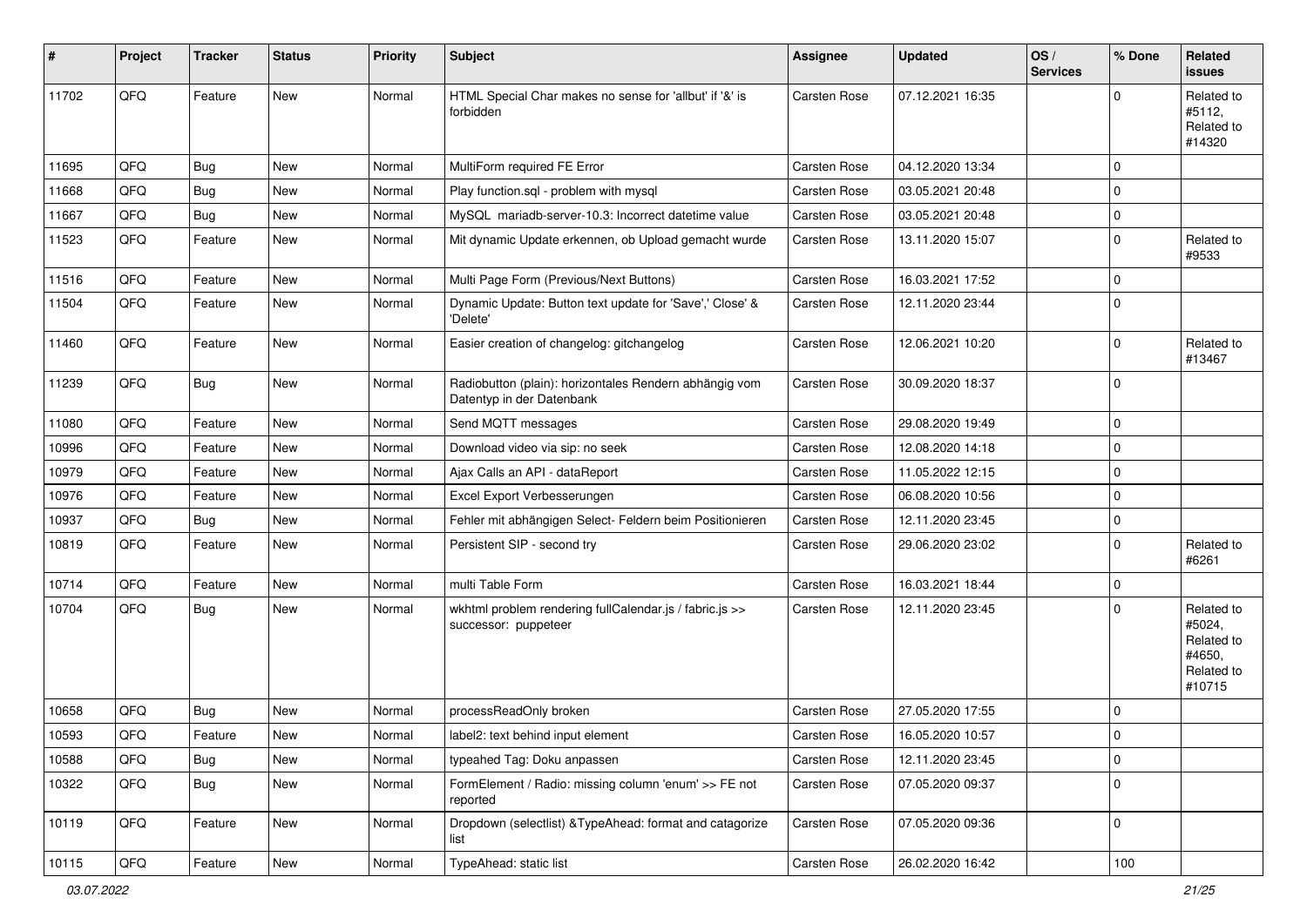| #     | Project | <b>Tracker</b> | <b>Status</b> | <b>Priority</b> | Subject                                                                                                                               | <b>Assignee</b>     | <b>Updated</b>   | OS/<br><b>Services</b> | % Done      | Related<br>issues                                                    |
|-------|---------|----------------|---------------|-----------------|---------------------------------------------------------------------------------------------------------------------------------------|---------------------|------------------|------------------------|-------------|----------------------------------------------------------------------|
| 10082 | QFQ     | <b>Bug</b>     | New           | Normal          | FE.type=SELECT - 'sanatize' Class                                                                                                     | <b>Carsten Rose</b> | 07.05.2020 09:36 |                        | $\Omega$    | Related to<br>#10081                                                 |
| 10080 | QFQ     | Feature        | <b>New</b>    | Normal          | Popup on 'save' / 'close': configure dialog (answer<br>yes/no/cancle/)                                                                | <b>Carsten Rose</b> | 28.03.2021 20:52 |                        | $\Omega$    | Is duplicate<br>of #12262                                            |
| 10014 | QFQ     | Feature        | New           | Normal          | Manual.rst: describe behaviour and process order of<br>fillStoreVar, slaveId, sqlBefore,                                              | <b>Carsten Rose</b> | 01.02.2020 22:31 |                        | $\Omega$    |                                                                      |
| 9983  | QFQ     | Feature        | <b>New</b>    | Normal          | Report Notation: new keyword 'range'                                                                                                  | <b>Carsten Rose</b> | 01.02.2020 15:55 |                        | $\mathbf 0$ |                                                                      |
| 9927  | QFQ     | Feature        | <b>New</b>    | Normal          | QFQ Update: a) Update nur machen wenn BE User<br>eingeloggt ist., b) Bei Fehler genaue Meldung welcher<br>Updateschritt Probleme hat. | <b>Carsten Rose</b> | 22.01.2020 12:59 |                        | $\Omega$    |                                                                      |
| 9811  | QFQ     | Feature        | <b>New</b>    | Normal          | Report: tag every n'th row                                                                                                            | <b>Carsten Rose</b> | 01.02.2020 23:22 |                        | $\mathbf 0$ |                                                                      |
| 9783  | QFQ     | Bug            | New           | Normal          | Email with special characters                                                                                                         | <b>Carsten Rose</b> | 01.02.2020 23:22 |                        | 0           |                                                                      |
| 9781  | QFQ     | Feature        | New           | Normal          | Button: CSS class to make buttons smaller                                                                                             | <b>Carsten Rose</b> | 01.02.2020 23:22 |                        | $\Omega$    |                                                                      |
| 9777  | QFQ     | Feature        | <b>New</b>    | Normal          | Logging QFQ Variables                                                                                                                 | <b>Carsten Rose</b> | 16.12.2019 17:17 |                        | $\Omega$    |                                                                      |
| 9773  | QFQ     | Bug            | <b>New</b>    | Normal          | form.parameter.formModeGlobal=requiredOff                                                                                             | <b>Carsten Rose</b> | 01.02.2020 15:56 |                        | $\mathbf 0$ |                                                                      |
| 9707  | QFQ     | Feature        | <b>New</b>    | Normal          | SIP security: encode pageld and check pageld on decode                                                                                | <b>Carsten Rose</b> | 01.02.2020 23:22 |                        | $\mathbf 0$ |                                                                      |
| 9706  | QFQ     | Feature        | New           | Normal          | Multi File Upload (hidden template group)                                                                                             | <b>Carsten Rose</b> | 01.02.2020 23:22 |                        | $\Omega$    | Related to<br>#7521,<br>Related to<br>#5562,<br>Related to<br>#13330 |
| 9602  | QFQ     | Feature        | <b>New</b>    | Normal          | Form definition as JSON                                                                                                               | <b>Carsten Rose</b> | 01.02.2020 23:21 |                        | $\Omega$    | Related to<br>#9600                                                  |
| 9537  | QFQ     | Feature        | <b>New</b>    | Normal          | FormEditor: Edit fieldset in FrontEnd                                                                                                 | Carsten Rose        | 01.02.2020 23:22 |                        | 0           |                                                                      |
| 9533  | QFQ     | Bug            | New           | Normal          | FE.type=upload: Check in 'beforeSave' if upload is given                                                                              | <b>Carsten Rose</b> | 01.02.2020 23:22 |                        | $\Omega$    | Related to<br>#11523                                                 |
| 9352  | QFQ     | Feature        | <b>New</b>    | Normal          | FE 'Native' fire slaveld, sqlAfter, sqlIns                                                                                            | <b>Carsten Rose</b> | 01.02.2020 23:22 |                        | $\mathbf 0$ |                                                                      |
| 9348  | QFQ     | Feature        | New           | Normal          | defaultThumbnailSize: pre render thumbnails                                                                                           | <b>Carsten Rose</b> | 12.06.2021 09:05 |                        | $\mathbf 0$ |                                                                      |
| 9317  | QFQ     | Bug            | <b>New</b>    | Normal          | FE.type=note: with dynamic show/hidden an empty label<br>causes trouble                                                               | <b>Carsten Rose</b> | 01.02.2020 23:22 |                        | $\Omega$    |                                                                      |
| 9275  | QFQ     | <b>Bug</b>     | New           | Normal          | autcron: t3 page, which takes to long to respond, is not<br>reported properly                                                         | <b>Carsten Rose</b> | 01.02.2020 23:22 |                        | 100         |                                                                      |
| 9221  | QFQ     | Feature        | New           | Normal          | typeAhead: Zeichenlimite ausschalten                                                                                                  | <b>Carsten Rose</b> | 29.06.2022 22:36 |                        | $\mathbf 0$ |                                                                      |
| 9208  | QFQ     | Feature        | New           | Normal          | Manage 'recent' records                                                                                                               | Carsten Rose        | 01.02.2020 23:22 |                        | $\mathbf 0$ |                                                                      |
| 9177  | QFQ     | Bug            | New           | Normal          | Bug? QFQ tries to save an action FE, which has real<br>existing column name                                                           | <b>Carsten Rose</b> | 01.02.2020 23:22 |                        | $\Omega$    |                                                                      |
| 9136  | QFQ     | Feature        | New           | Normal          | Create ZIP files with dynamic PDFs                                                                                                    | Carsten Rose        | 01.02.2020 23:22 |                        | 0           |                                                                      |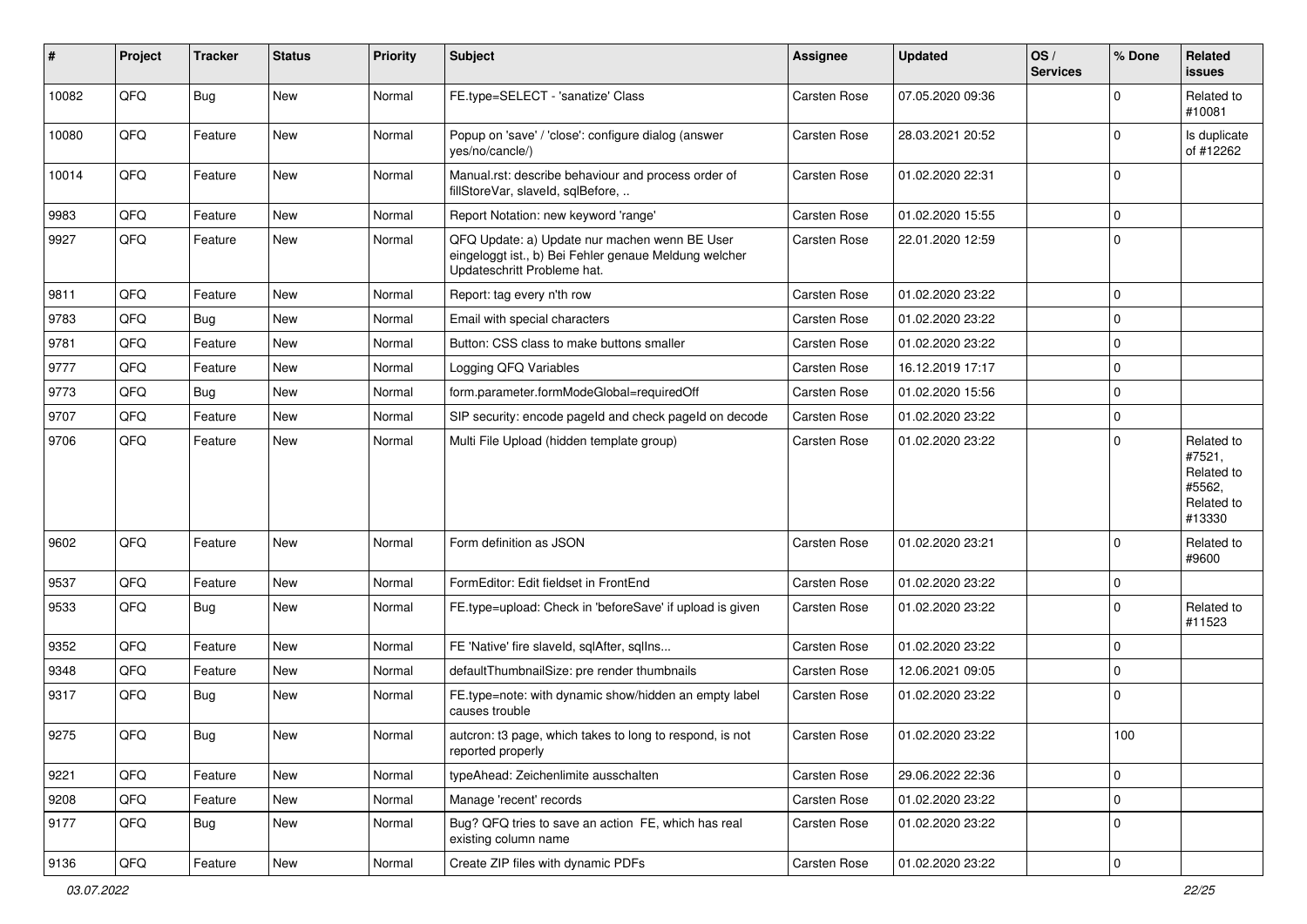| #    | Project | <b>Tracker</b> | <b>Status</b> | <b>Priority</b> | Subject                                                                                                | Assignee            | <b>Updated</b>   | OS/<br><b>Services</b> | % Done      | Related<br><b>issues</b> |
|------|---------|----------------|---------------|-----------------|--------------------------------------------------------------------------------------------------------|---------------------|------------------|------------------------|-------------|--------------------------|
| 9129 | QFQ     | Feature        | New           | Normal          | sqlValidate: Message as notification, not as error                                                     | Carsten Rose        | 01.02.2020 23:22 |                        | $\Omega$    | Related to<br>#9128      |
| 9128 | QFQ     | Feature        | New           | Normal          | Error Message: not replaced variables- a) replace back to<br>'{{', b) underline                        | <b>Carsten Rose</b> | 01.02.2020 23:22 |                        | $\Omega$    | Related to<br>#9129      |
| 9127 | QFQ     | Bug            | New           | Normal          | Error Message: change 'roll over' color - text not readable                                            | Carsten Rose        | 01.02.2020 23:22 |                        | $\Omega$    |                          |
| 9077 | QFQ     | Bug            | New           | Normal          | typeAheadSql: report broken SQL                                                                        | <b>Carsten Rose</b> | 29.06.2022 22:35 |                        | $\Omega$    | Related to<br>#4018      |
| 9013 | QFQ     | Bug            | New           | Normal          | Error in Twig template not handled                                                                     | Carsten Rose        | 20.10.2021 13:43 |                        | $\mathbf 0$ |                          |
| 8975 | QFQ     | Feature        | <b>New</b>    | Normal          | Report Notation: 2.0                                                                                   | <b>Carsten Rose</b> | 01.02.2020 23:22 |                        | $\Omega$    | Related to<br>#8963      |
| 8806 | QFQ     | Feature        | <b>New</b>    | Normal          | SQL Function nl2br                                                                                     | <b>Carsten Rose</b> | 01.02.2020 23:22 |                        | $\mathbf 0$ |                          |
| 8719 | QFQ     | Feature        | <b>New</b>    | Normal          | extraButtonLock: add support for 0/1                                                                   | <b>Carsten Rose</b> | 01.02.2020 23:22 |                        | $\mathbf 0$ |                          |
| 8702 | QFQ     | Feature        | <b>New</b>    | Normal          | Load Record which is locked: missing user info                                                         | <b>Carsten Rose</b> | 11.12.2019 16:16 |                        | $\Omega$    | Related to<br>#9789      |
| 8336 | QFQ     | Feature        | New           | Normal          | Form > modified > Close New: a) Optional disable popup, b)<br>custom text, c) mode on save: closelstay | <b>Carsten Rose</b> | 01.02.2020 23:22 |                        | $\mathbf 0$ | Related to<br>#8335      |
| 8217 | QFQ     | Feature        | <b>New</b>    | Normal          | if-elseif-else construct                                                                               | <b>Carsten Rose</b> | 16.03.2021 18:41 |                        | $\Omega$    | Related to<br>#10716     |
| 8187 | QFQ     | Feature        | <b>New</b>    | Normal          | Subrecord: enable/hide new button - make new/edit/delete<br>customizeable.                             | <b>Carsten Rose</b> | 06.03.2021 18:44 |                        | $\Omega$    | Related to<br>#11326     |
| 8089 | QFQ     | Feature        | New           | Normal          | Copy/Paste for FormElements                                                                            | <b>Carsten Rose</b> | 01.02.2020 23:22 |                        | $\mathbf 0$ |                          |
| 8049 | QFQ     | Bug            | <b>New</b>    | Normal          | FE.type=note, column 'value': text moves some pixel to top<br>after save                               | <b>Carsten Rose</b> | 01.02.2020 23:22 |                        | $\mathbf 0$ |                          |
| 7924 | QFQ     | Feature        | <b>New</b>    | Normal          | Radio/Checkbox with Tooltip                                                                            | <b>Carsten Rose</b> | 01.02.2020 23:22 |                        | $\mathbf 0$ |                          |
| 7920 | QFQ     | Feature        | New           | Normal          | FE: Syntax Highlight, Zeinlenumbruch                                                                   | <b>Carsten Rose</b> | 01.02.2020 10:03 |                        | 0           |                          |
| 7890 | QFQ     | Bug            | New           | Normal          | FormElement 'required': extraButtonInfo not aligned                                                    | <b>Carsten Rose</b> | 11.06.2021 21:17 |                        | $\Omega$    | Related to<br>#11517     |
| 7812 | QFQ     | Feature        | <b>New</b>    | Normal          | FE 'Subrecord' - new option 'subrecordShowFilter',<br>'subrecordPaging'                                | <b>Carsten Rose</b> | 01.02.2020 23:22 |                        | $\Omega$    |                          |
| 7795 | QFQ     | Bug            | <b>New</b>    | Normal          | Readonly Form: Typeahead-Felder                                                                        | <b>Carsten Rose</b> | 01.02.2020 23:22 |                        | $\Omega$    | Related to<br>#10640     |
| 7685 | QFQ     | Bug            | New           | Normal          | Open FormElement from QFQ error message and save<br>modified record: error about missing {{formId:F}}  | <b>Carsten Rose</b> | 01.02.2020 23:22 |                        | 0           |                          |
| 7683 | QFQ     | Feature        | New           | Normal          | Special column names in '{{ SELECT  AS _link }}' should<br>be detected                                 | Carsten Rose        | 01.02.2020 23:21 |                        | 0           |                          |
| 7681 | QFQ     | Feature        | New           | Normal          | Optional switch off 'check for modified record'                                                        | Carsten Rose        | 01.02.2020 23:21 |                        | 0           |                          |
| 7660 | QFG     | Feature        | New           | Normal          | IMAP: import mails to DB, move / delete mails                                                          | Carsten Rose        | 01.02.2020 09:52 |                        | 0           |                          |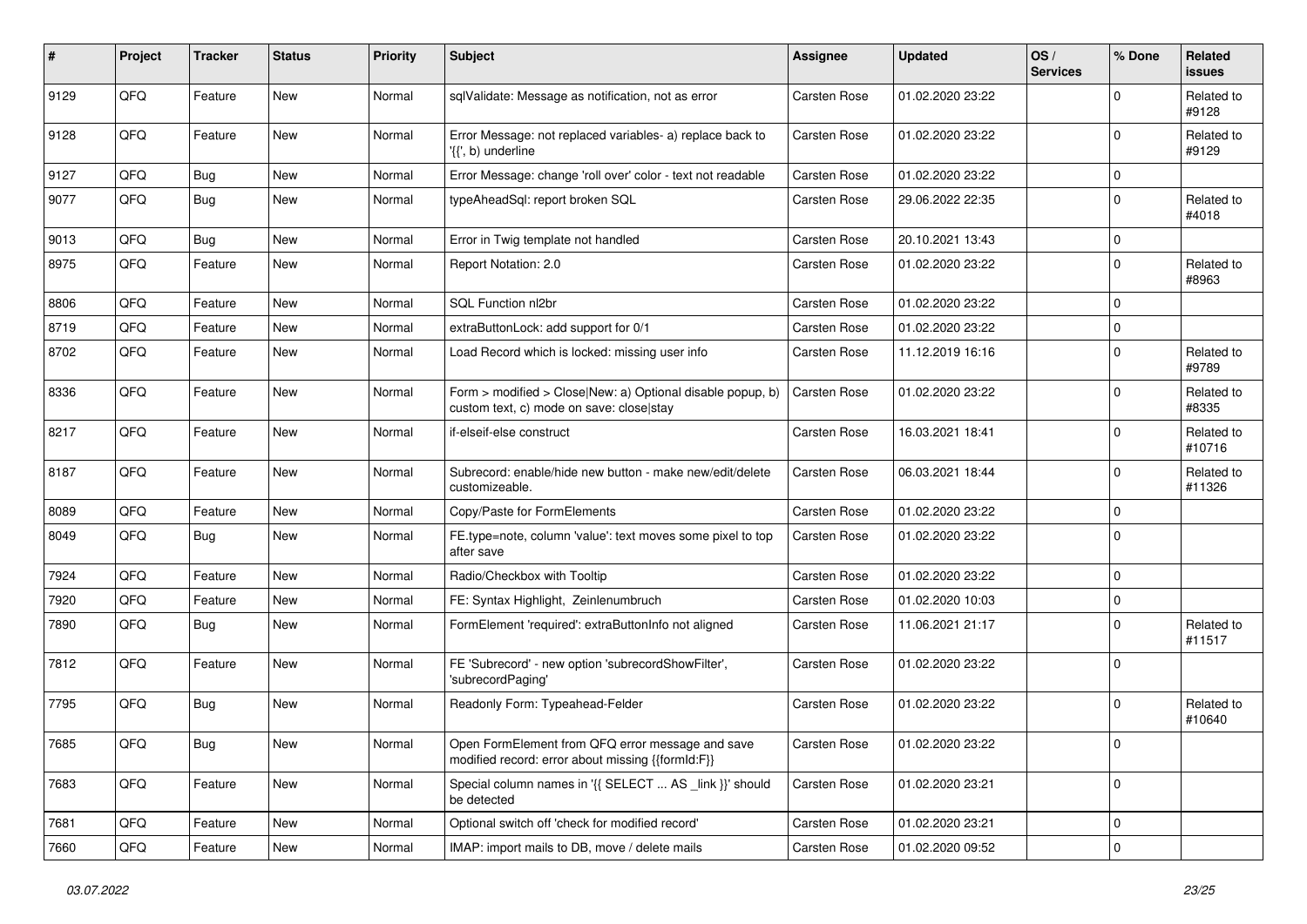| #    | Project | <b>Tracker</b> | <b>Status</b> | <b>Priority</b> | Subject                                                                                                                    | <b>Assignee</b>     | <b>Updated</b>   | OS/<br><b>Services</b> | % Done      | Related<br>issues         |
|------|---------|----------------|---------------|-----------------|----------------------------------------------------------------------------------------------------------------------------|---------------------|------------------|------------------------|-------------|---------------------------|
| 7574 | QFQ     | Bug            | <b>New</b>    | Normal          | Substitute error: form element not reported / dont parse<br>Form.note                                                      | <b>Carsten Rose</b> | 01.02.2020 23:21 |                        | $\Omega$    |                           |
| 7547 | QFQ     | Bug            | <b>New</b>    | Normal          | Error Message in afterSave: wrong parameter column<br>reported                                                             | <b>Carsten Rose</b> | 01.02.2020 23:22 |                        | $\Omega$    |                           |
| 7524 | QFQ     | Bug            | New           | Normal          | QFQ throws a 'General Error' if 'fileadmin/protected/log/' is<br>not writeable                                             | <b>Carsten Rose</b> | 01.02.2020 23:22 |                        | $\Omega$    |                           |
| 7521 | QFQ     | Feature        | New           | Normal          | TemplateGroup: fe.type=upload                                                                                              | <b>Carsten Rose</b> | 01.02.2020 23:21 |                        | 0           | Related to<br>#9706       |
| 7520 | QFQ     | Feature        | <b>New</b>    | Normal          | QR Code:  AS _qr ( AS _link)                                                                                               | <b>Carsten Rose</b> | 01.02.2020 23:22 |                        | $\Omega$    |                           |
| 7519 | QFQ     | Feature        | New           | Normal          | Select: Multi                                                                                                              | <b>Carsten Rose</b> | 01.02.2020 23:22 |                        | $\mathbf 0$ |                           |
| 7513 | QFQ     | Bug            | <b>New</b>    | Normal          | Radios not correct aligned                                                                                                 | <b>Carsten Rose</b> | 01.02.2020 23:22 |                        | 0           |                           |
| 7512 | QFQ     | Bug            | <b>New</b>    | Normal          | FE: inputType=number >> 'pattern' is not respected                                                                         | <b>Carsten Rose</b> | 01.02.2020 23:22 |                        | 0           |                           |
| 7481 | QFQ     | Feature        | <b>New</b>    | Normal          | Detect 'BaseUrl' automatically                                                                                             | <b>Carsten Rose</b> | 01.02.2020 23:21 |                        | 0           |                           |
| 7480 | QFQ     | Feature        | <b>New</b>    | Normal          | Record History (Undo / Redo)                                                                                               | Carsten Rose        | 11.12.2019 16:16 |                        | $\Omega$    | Related to<br>#2361       |
| 7342 | QFQ     | Feature        | New           | Normal          | add content $=$ hide this                                                                                                  | <b>Carsten Rose</b> | 01.02.2020 23:21 |                        | $\Omega$    |                           |
| 7280 | QFQ     | Feature        | <b>New</b>    | Normal          | recently used table                                                                                                        | <b>Carsten Rose</b> | 01.02.2020 23:21 |                        | $\Omega$    |                           |
| 7261 | QFQ     | Bug            | <b>New</b>    | Normal          | Report pathFilename for user without path, only the filename                                                               | <b>Carsten Rose</b> | 01.02.2020 23:21 |                        | $\mathbf 0$ |                           |
| 7239 | QFQ     | Feature        | <b>New</b>    | Normal          | TinyMCE: html tag whitelist                                                                                                | <b>Carsten Rose</b> | 01.02.2020 23:21 |                        | $\mathbf 0$ | Related to<br>#14320      |
| 7219 | QFG     | Bug            | <b>New</b>    | Normal          | typeSheadSql / typeAheadSqlPrefetch: change to curly<br>braces                                                             | <b>Carsten Rose</b> | 01.02.2020 23:21 |                        | $\Omega$    |                           |
| 7175 | QFQ     | Feature        | <b>New</b>    | Normal          | Upload: md5 hash as filename                                                                                               | <b>Carsten Rose</b> | 01.02.2020 23:21 |                        | $\mathbf 0$ |                           |
| 7119 | QFQ     | Feature        | <b>New</b>    | Normal          | Upload: scaleDownWidth, scaleDownHeight                                                                                    | Carsten Rose        | 01.02.2020 23:21 |                        | 0           |                           |
| 7109 | QFQ     | Feature        | <b>New</b>    | Normal          | Dynamic Updates: row/element hide                                                                                          | <b>Carsten Rose</b> | 01.02.2020 23:22 |                        | $\Omega$    | Has<br>duplicate<br>#4081 |
| 7102 | QFQ     | Feature        | New           | Normal          | Comment sign in report: '#' and '--'                                                                                       | <b>Carsten Rose</b> | 01.02.2020 23:21 |                        | $\Omega$    |                           |
| 7099 | QFQ     | Feature        | New           | Normal          | Redesign FormEditor                                                                                                        | <b>Carsten Rose</b> | 01.02.2020 23:21 |                        | $\mathbf 0$ |                           |
| 7014 | QFQ     | Bug            | <b>New</b>    | Normal          | Sending invalid emails succeeds when<br>debug.redirectAllMailTo is set                                                     | Carsten Rose        | 01.02.2020 23:21 |                        | $\Omega$    |                           |
| 7002 | QFQ     | <b>Bug</b>     | New           | Normal          | Dynamic Update: row does not disappear / appear                                                                            | Carsten Rose        | 01.02.2020 23:22 |                        | $\mathbf 0$ |                           |
| 6912 | QFQ     | Bug            | New           | Normal          | error Message Var 'deadline' already set in SIP - in Form<br>with FE.value={{deadline:R:::{{deadlinePeriod:Y}}}}           | Carsten Rose        | 01.02.2020 23:21 |                        | 0           |                           |
| 6855 | QFQ     | Feature        | New           | Normal          | With {{feUser:U}}!={{feUser:T}}: Save / Delete: only possible<br>with {{feUserSave:U}}='yes' and '{{feUserDelete:U}}='yes' | Carsten Rose        | 01.02.2020 23:21 |                        | $\mathbf 0$ |                           |
| 6765 | QFG     | Feature        | New           | Normal          | Moeglichkeit via QFQ eigene Logs zu schreiben                                                                              | Carsten Rose        | 01.02.2020 23:21 |                        | 0           |                           |